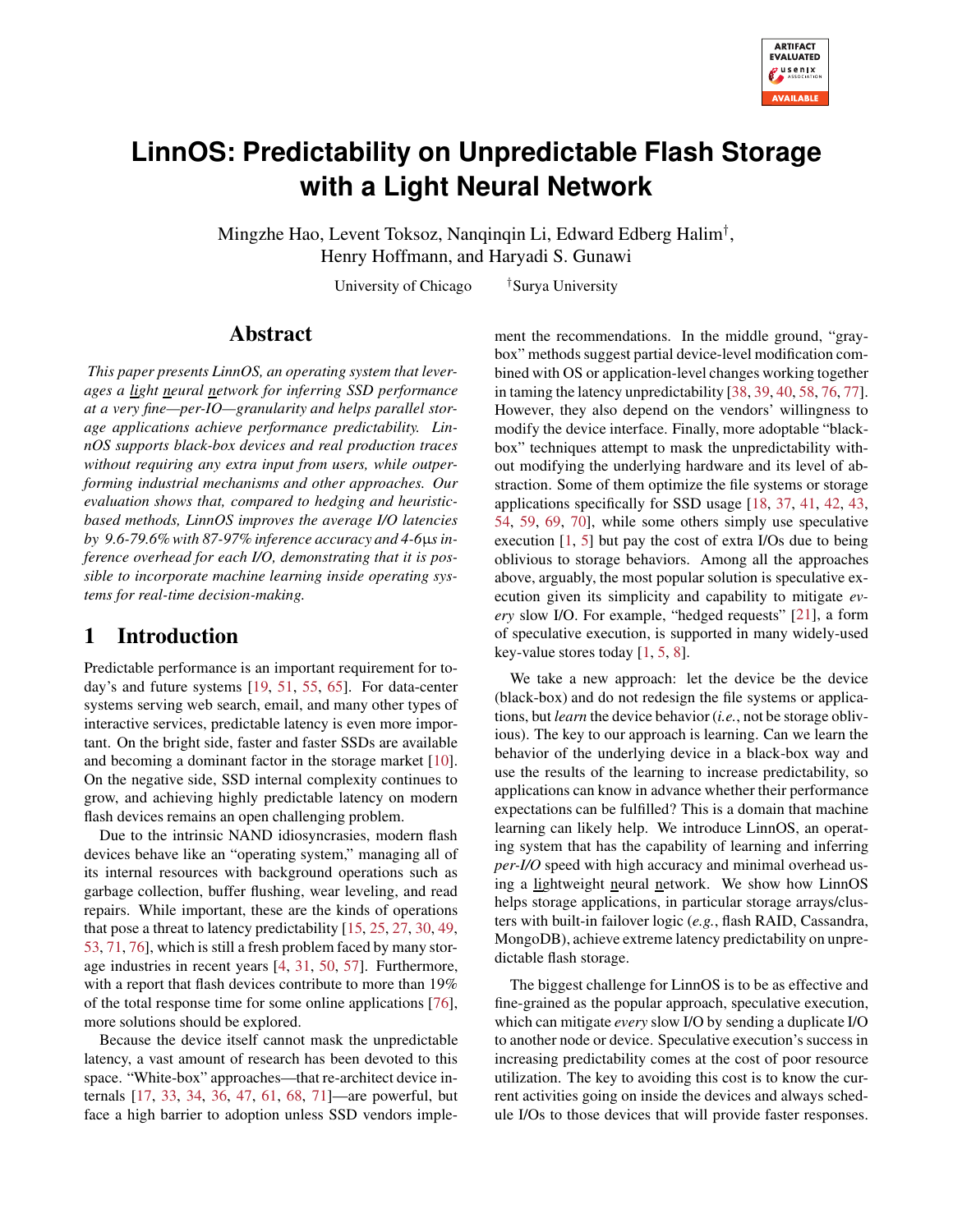However, because keeping the abstraction barrier is a fundamental constraint, we need to learn to infer latency and make the inference highly usable. Achieving this requires *learning and inferring on a very fine, per-I/O scale* in a live fashion. To the best of our knowledge, there is no existing learning approach for I/O scheduling that supports such fine-grained learning due to the challenges of achieving per-I/O accuracy and fast online inference. To address this, LinnOS introduces three technical contributions.

First, LinnOS converts the hard latency inference problem into a simple *binary* inference ("fast" or "slow" speed). We take advantage of the typical latency distributions in system deployments, specifically, a behavior that forms a Pareto distribution with a high alpha number. In other words, most of the time  $(e.g., >90\%)$ , the latency is very stable, but occasionally  $(e.g., <10\%$  of the time), the latency exhibits a long-tail behavior [\[16,](#page-14-11) [21,](#page-14-9) [45](#page-15-14), [53](#page-16-4)]. The behavior of flash storage reflects the same distribution [\[15,](#page-14-2) [26\]](#page-14-12). In this simple view where users only want "slow" I/Os to become "fast," inferring the exact latencies is overkill. With this intuition, LinnOS comes with an algorithm that monitors the latency distribution of the current workload running on the flash device and computes a roughly optimal threshold that separates the slow and fast speed ranges.

Second, with the binary model, LinnOS employs a simple admission control for clustered storage applications. LinnOS makes a binary inference on every incoming I/O using a light neural network model that infers the I/O speed in advance in a black-box manner without any guide from the device nor application. If the I/O is inferred to be fast, LinnOS will submit it to the flash device; otherwise it will revoke the I/O and inform the application. With this timely and straightforward binary information, the storage application can quickly failover the I/O to another node or device that holds the same replica. Furthermore, resources are efficiently utilized because the original slow I/O has been revoked.

Third, LinnOS balances the accuracy and performance of the neural network. High accuracy but high inference time will lead to a significant per-I/O overhead, especially for modern SSDs. On the other hand, lowering inference time by lowering accuracy will lead to many false inferences that make storage performance hard to reason about.

For high accuracy, LinnOS profiles the latency of millions of I/Os submitted to the device (a natural "data lake"), which will be used to train the neural network. Furthermore, as we convert regression to a simple binary classification, the output accuracy is significantly improved (akin to the simplicity of "cat or dog" image classification). The next challenge is to decide the input features that matter most to improving accuracy. We will present our surprising findings. For example, "important-looking" features such as block offsets, read/write flags, or long history of writes do not play a significant role. In the end, the input features become tractable with only two types of information: the latencies of a few re-



<span id="page-1-1"></span>Figure 1: Latency distribution. *The figures show CDFs of block-level read latencies, as discussed in Section [2.](#page-1-0) For the left figure, we ran one FIO workload on five different SSD models (the five CDF lines). For the right figure, we plot the latencies of seven block-level traces obtained from four read-write servers (colored lines) and two read-only servers (bold gray lines) in Azure, Bing, and Cosmos clusters. The* x*-axis is anonymized for proprietary reasons. The traces are available from Microsoft with NDA.*

cently completed I/Os and the number of pending I/Os when those I/Os and the current, to-be-inferred I/O arrived.

For performance, the challenge is to make an inference (admission decision) in sub-10µs, which is crucial as we target fine-grained live inference for fast storage devices. While using deeper models with more features can improve accuracy, it will hurt inference latency and would be too expensive for usage in the I/O layer. Through several design iterations, we cut the inference time to 4-6µs with minor accuracy loss, achieved with several methods: a 3-layer light neural network, weight quantization, and (optional) 2-threaded/2 core matrix multiplication.

Our evaluation shows that LinnOS supports a wide variety of black-box devices (10 device models tested) and works on real production traces without requiring any extra input from users (*e.g.*, hints about traces/devices or latency deadlines etc.), outperforms industrial approaches such as pure hedging, and beats simple and "advanced" heuristics that we design. Compared to these methods, LinnOS, complemented by hedging based on the learning outcome, further improves the average I/O latencies by 9.6-79.6% with 87-97% accuracy and only 4-6µs inference overhead for every I/O.

Overall, we show that it is plausible to adopt machine learning methods for operating systems to learn black-box devices. We conclude with many interesting discussions to explore in the future. LinnOS code is made public.

# <span id="page-1-0"></span>2 Background

Unpredictability. To motivate the problem, the colored lines in Figure [1a](#page-1-1) show read latency distribution in a read-write workload running on five different SSD models ranging from consumer SATA and NVMe SSDs to new data-center ones. Model A delivers fast and stable latencies up to about "p98" (the 98<sup>th</sup> percentile), but models B and C exhibit larger la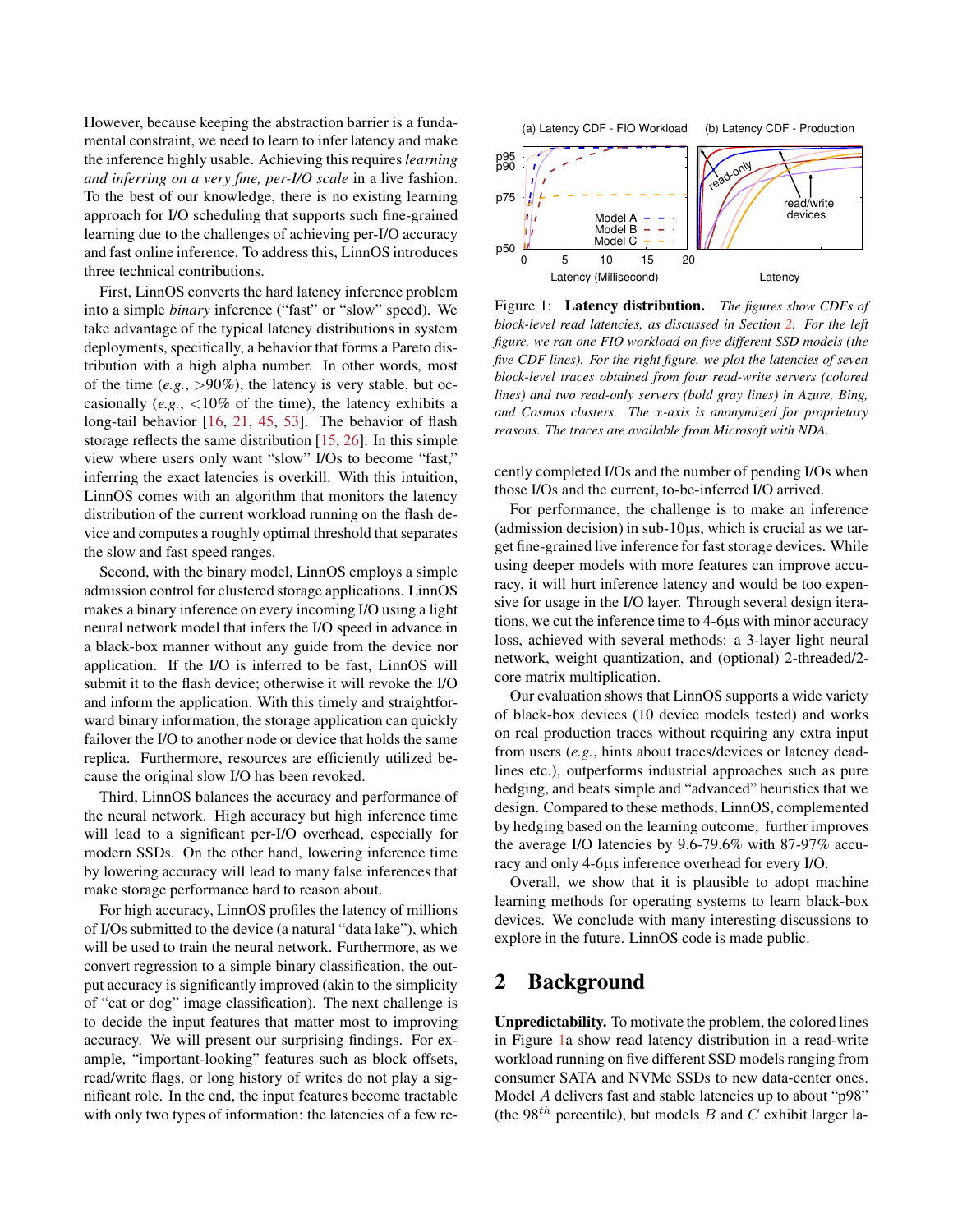tency tails starting at p90 and p75, respectively. However, when the write operations are converted into read I/Os, the performance becomes highly stable without much latency tail (not shown in the figure). Figure [1b](#page-1-1) also confirms this in real production scenarios in Microsoft SSD-backed servers. The colored lines show block-level read latencies of readwrite servers (more variability), and the gray lines for readonly servers (more predictability). All of these confirm how write-triggered garbage collection (GC), buffer flushing, and other internal operations are contending with user read I/Os. We only address read performance unpredictability because we found write latencies to be (surprisingly) stable as they are absorbed by the internal memory buffer on the device, hence not affected by internal contentions. Write latency spikes only happen when the buffer is full (rarely happened due to internal periodic flush).

Internal complexities. Inferring when a flash drive is exhibiting tail latency is hard given the internal complexities that factor into latency behavior. As a couple of examples, I/Os contend with each other if they fall into the same chip or channel, which depends on the hidden striping and partitioning logic; two user I/Os that go to separate channels might have different fates when one channel is occupied by GC data transfers between the chips in the channel. Our internal findings show that SSDs can have wide layouts (*e.g.*, 32 channels with four chips per channel) or deep layouts (*e.g.*, four channels with 16 chips per channel), where the latter will cause more channel contention. Some SSDs employ large write buffers from 256MB to as small as 12 MB and can periodically flush from every 3ms to as high as one second. As shown in Figure [1,](#page-1-1) this internal contention can affect from 1% to 25% of all read requests.

In this context, modern storage applications usually apply a "wait-then-speculate" approach that is agnostic about the device's internal complexities. For example, with hedging, applications wait for a timeout (*e.g.*, the p95 latency), then issue extra speculative I/Os, and use whichever is the faster response. Speculative execution works well for coarsegrained tasks (tens to hundreds of seconds), but is ineffective for flash storage since the waiting is costly when the expected response time is less than a few milliseconds  $(\S5.3)$ .

Machine learning. Before we tried machine learning techniques such as neural networks, we asked whether simple heuristics would be accurate enough in inferring per-I/O speed. For example, one might assume that a long I/O queue length implies longer latencies—a heuristic that works well for spinning disks [\[13](#page-14-13), [62,](#page-16-13) [64](#page-16-14)]. However, for SSDs, due to the internal complexities, queue length is not highly correlated with delay (we did not find a high Pearson's correlation or Spearman's correlation between queue length and I/O latency). We also created a more "advanced" heuristic, but it did not yield a satisfying result (more in the evaluation section). While it is possible to keep crafting the right



<span id="page-2-1"></span>Figure 2: Usage scenario. *This usage scenario is explained in Section [3.1.](#page-2-0) "LC" implies latency critical.*

heuristic that can adapt to different workloads and device models, we decided to resort to machine learning. Recent operating and distributed systems research successfully employed machine learning for resource allocation and scheduling [\[22,](#page-14-14) [23](#page-14-15), [24](#page-14-16), [28](#page-15-15), [48](#page-16-15), [51](#page-16-0), [52](#page-16-16), [60](#page-16-17)]. A similar exploration targeting the I/O layer can lead to a powerful result, as we show in this paper.

# 3 Overview

We now give the overview of LinnOS, its usage scenario, architecture, and challenges, followed by its design  $(\frac{6}{4})$ .

### <span id="page-2-0"></span>3.1 Usage Scenario

LinnOS is beneficial for parallel, redundant storage such as flash arrays (cluster-based or RAID) that maintain multiple replicas of the same block, as illustrated in Figure [2.](#page-2-1) (a) With LinnOS, when a storage application performs an I/O via OS system calls, it can add a one-bit flag, hinting to LinnOS that the I/O is latency-critical (LC=true), *e.g.*, for interactive services. Such tagging of critical operations has been proposed many times [\[73](#page-17-4), [76](#page-17-1)], but in our case, the bit is used to trigger LinnOS to infer the I/O latency. (b) Before submitting the I/O to the underlying SSD, LinnOS inputs the I/O information to the neural network model that it has trained, which will make a binary inference: fast or slow. (c) If the output is "fast," LinnOS *submits* the I/O down to the device. (d) Otherwise, if it is "slow," LinnOS *revokes* the I/O (not entered to the device queue) and returns a "slow" error code. (e) Upon receiving the error code, the storage application can failover the same I/O to another replica. (f) In the worst case where the application must failover to the last replica, this last retry will not be tagged as latency-critical so that the I/O will complete and not be revoked.

### <span id="page-2-2"></span>3.2 Overall Architecture

Figure [3](#page-3-0) shows LinnOS's overall architecture, which consists of five main components.

(a) The model. At the center of LinnOS is the speedy inference model (Section [4.3\)](#page-5-0) with a light neural network. The model's input features are information about the current outstanding I/Os and recently completed ones. The model infers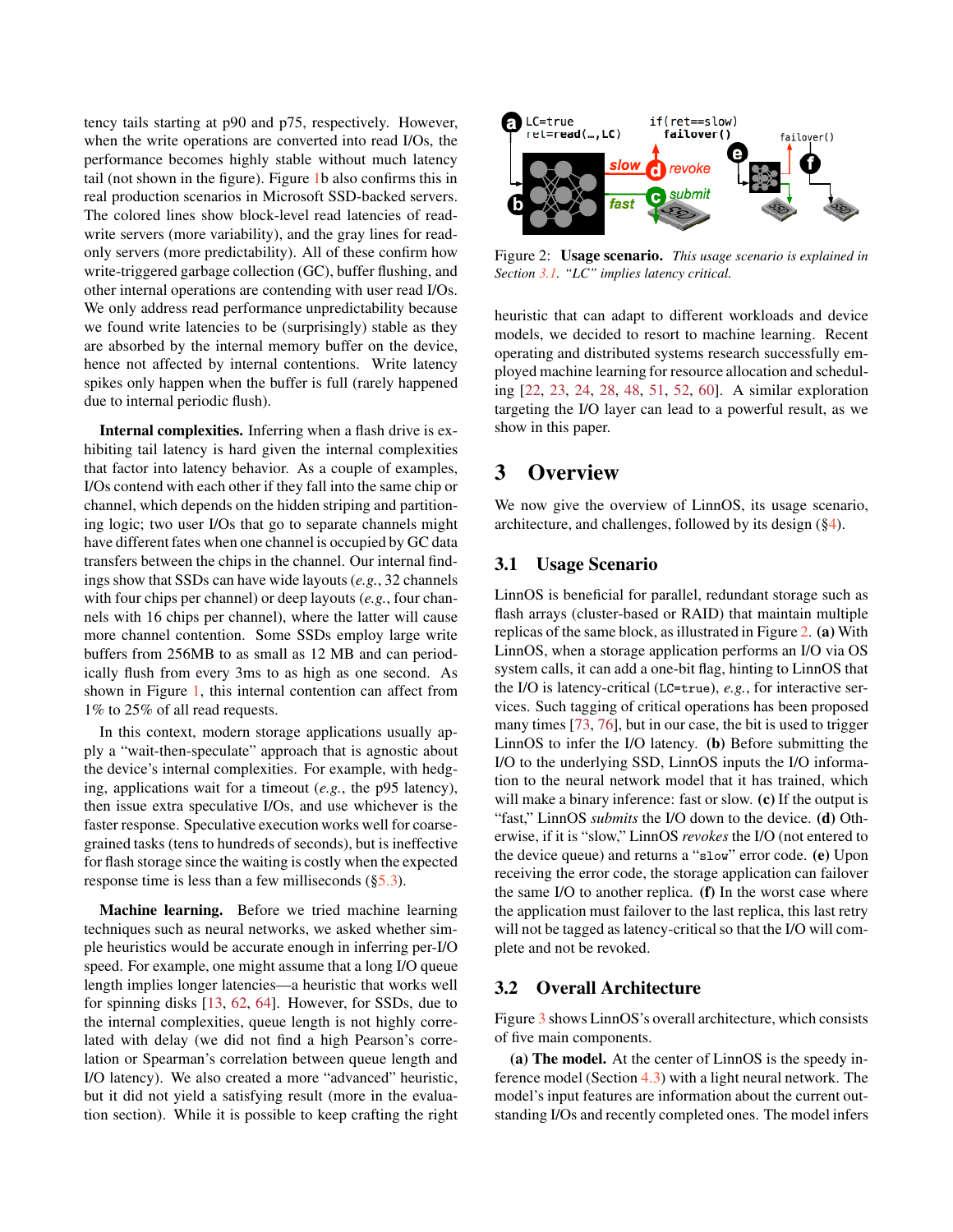

<span id="page-3-0"></span>Figure 3: LinnOS architecture. *The figure displays LinnOS architecture including LinnApp, as summarized in Section [3.2.](#page-2-2) The two SSD pictures represent the same SSD instance; the left one depicts tracing/training and the right one live inference on the SSD.*

the speed of every incoming I/O individually. The model's output is the binary inference about the I/O (fast/slow).

(b) Tracing. To train the model, LinnOS uses the current live workload that the SSD is serving. To have a rich representative dataset, this can be done during normal busy hours. The I/O metadata (block offset, size, read/write) and their resulting latencies are recorded using blktrace. With millions of I/Os collected, this naturally forms the "data lake" of our model. The training data (the collected trace) is expected to be different than the "test data" (the I/Os that will be inferred when the model is activated).

(c) Labeling with inflection point analysis. The collected trace is then supplied to LinnApp, a supporting userlevel application. LinnApp has three main jobs: labeling, training, and uploading trained weights to LinnOS. Because the model is designed to produce a binary output, the model must be trained with two labels, "fast" and "slow." Hence, given a latency distribution in the trace, LinnApp runs an algorithm  $(\S 4.2.1)$  that finds the "inflection point," a latency value that divides the fast and slow latency ranges.

(d) Training. With this inflection point, LinnApp labels the traced I/Os with "fast" and "slow" labels and proceeds with the training phase (using TensorFlow). We emphasize the labeling is done automatically *without* human input. This training phase can be run anywhere, on GPU or CPU nodes.

(e) Uploading weights. The training phase generates the weights for the neurons in the model that will be uploaded to LinnOS. Because using floating points is not well supported in OS kernel, the weights are converted to integers by quantization. The model is then activated, and LinnOS is ready to make inferences and revoke "slow" I/Os.

### <span id="page-3-1"></span>3.3 Challenges

Using a machine learning approach for making online, finegrained inferences on I/O speed requires us to solve the following fundamental challenges.



<span id="page-3-2"></span>Figure 4: Anticipating heterogeneity. *The figure shows heterogeneous trained models, as mentioned in Section [3.3.](#page-3-1)*

High accuracy. The inference must be accurate. We should not revoke I/Os that can be served fast ("false revoke") or submit those that will be slow ("false submit"). Accuracy depends on careful output labeling and input features selection. If the label classification is too complicated, high accuracy is hard to achieve, *e.g.*, we find that classification by linear bucketing  $(0-10, 10-20\mu s, etc.)$  or exponential bucketing  $(0-1, 2-4\mu s, etc.)$  is hard to make accurate and should remain as a future work. However, the simple two-class approach (fast or slow) simplifies the output into a binary format, which helps the model achieve high accuracy.

Fast inference. For modern SSDs, while the raw NAND read latency is advertised to be below 100µs, we see that for typical production workload on data-center SSDs (Section [5\)](#page-8-0), the actual user-perceived latency is above  $200\mu s$  more than 50% of the time. Given this observation, we believe the challenge is to do decision-making in around  $5\mu s$ , a  $\lt 3\%$ overhead per I/O. Fast inference depends on input preprocessing, the depth of the layers, neuron complexity, and feature representation. Using deep layers that tend to improve accuracy is not attractive in our problem domain. The input features must be minimized to include only the features that matter. Hence, we must balance accuracy and performance. Moreover, considering that operating systems run on CPUs, the models must be CPU-friendly [\[67\]](#page-16-18).

Anticipating heterogeneity. In flash arrays (RAID or cluster-based), the user load is not always balanced, and all the flash hardware might not be homogeneous. Because this heterogeneity can lead to different latency distributions observed on different devices, we should not use one global latency value (*e.g.*, 1ms inflection point) to differentiate fast and slow speed for all the devices. For example, 3ms perhaps could be considered fast enough on slower SSDs or the ones with heavier user load. While we do not expect that the heterogeneity will be extreme (*e.g.*, a good storage system typically balances the load very well), heterogeneity is still important to address. For this reason, LinnApp collects perdevice traces and trains the model for *every* load-device pair in the array (Figure [4\)](#page-3-2). After the training phase completes, LinnApp supplies the model weights to all instances of LinnOS in a cluster-based array or to one instance of LinnOS in a RAID-based array. In the latter, LinnOS carries N trained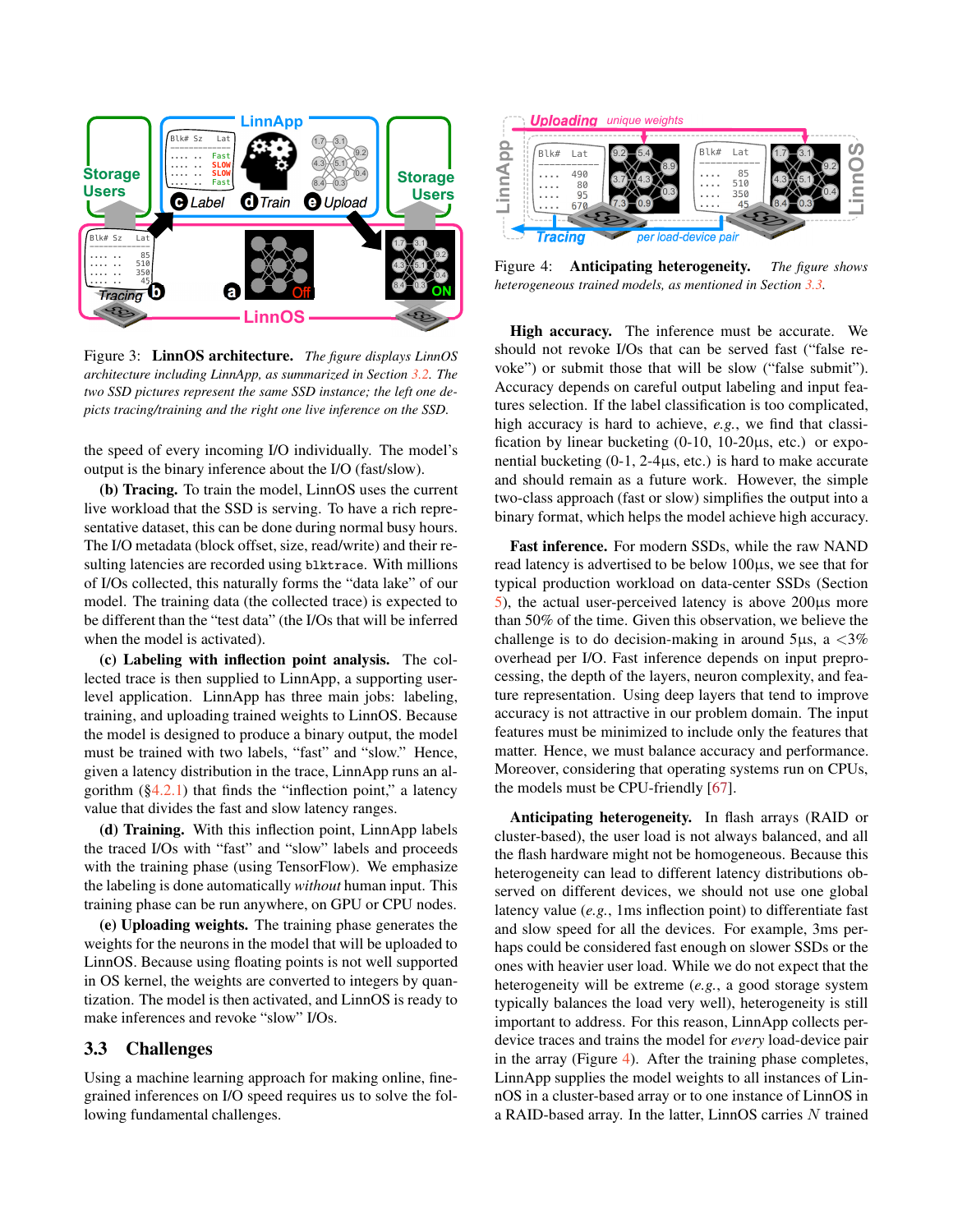models for the N drives in the RAID. Furthermore, to anticipate workload changes over time, LinnApp occasionally recollects traces (*e.g.*, every few hours) to check if the inflection point has shifted significantly such that the model must be retrained.

# <span id="page-4-0"></span>4 LinnOS Design

In this section, we describe our solution to the challenges mentioned above. To the best of our knowledge, LinnOS is the first operating system that successfully infers I/O speed in a *fast*, *accurate*, *live*, *fine-grained*, and *general* fashion. The key to this is the "lightness" of the neural network model that LinnOS employs. This section presents the final design and the principal intuitions about how we get there. We will explain LinnOS design chronologically, from data collection  $(\S4.1)$ , labeling via inflection point analysis  $(\S4.2)$ , the model design  $(\S4.3)$ , and how to improve its accuracy  $(\S4.4)$  and performance  $(\S 4.5)$ , and summarize its advantages  $(\S 4.6)$ .

### <span id="page-4-1"></span>4.1 Training Data Collection

This project started with a simple question: can we infer the performance of every I/O accurately? Since we use machine learning, accuracy depends on the amount of true-signal data available, the more, the better. Fortunately, I/O systems inherently can collect a large amount of data. Given lowoverhead tracing tools and hundreds of KIOPS of workload that modern SSDs can serve, collecting a large amount of data for training is not an issue (a large "I/O data lake").

For every load-SSD pair to model, LinnApp collects traces of the real workload running on the drive. For example, for inferring a production workload performance on a particular SSD in deployment, an online trace will be collected. For every I/O, we collect five raw fields, the submission time, block offset, block size, read/write, and most importantly, the I/O completion time. Because the model input (Section [4.3\)](#page-5-0) does not necessarily take the same raw fields, in this phase, we also convert the fields to the input feature format.

The main challenge here is to decide how long the trace should be. If the behavior of the training data (the latency distribution) is very different from that of the "test" data (the to-be-inferred I/Os), the inference accuracy will drop. In this work, we take a simple approach where we use a busy-hour trace  $(e.g., midday)$ . In the evaluation  $(\S5.2)$ , we show that for production workloads, a busy-hour trace well represents the other hours, *i.e.*, the inflection point does not deviate much. As mentioned above, to anticipate a dramatic shift in workload behavior, retracing and retraining can be done.

#### <span id="page-4-2"></span>4.2 Labeling (with Inflection Point)

As we employ a supervised classification approach, the model must be trained with labels. If we label every I/O



<span id="page-4-3"></span>Figure 5: Inflection point (fast/slow threshold). *The figures show the results of using a higher, lower, or semi-optimum inflection point (IP) for the fast/slow threshold as explained in Section [4.2.](#page-4-2) The figure format is latency CDF, as in Figure [1.](#page-1-1)*

with the actual us-level latency, there will be too many labels for our problem domain; a user might not care if the I/O is delayed by  $1\mu s$ . Another option is to use a linear  $(0-10\mu s)$ , 10-20 $\mu$ s, and so on) or exponential labeling (2-4 $\mu$ s, 4-8 $\mu$ s, and so on). While these fit better, the model is still hard to make accurate and fast after many design iterations. The accuracy only reached 60-70% because many times, an I/O that should fall into a specific group (*e.g.*, 128-256µs) is often mis-inferred to the neighbor groups (*e.g.*, 256-512µs)— "a Lhasa Apso dog can easily be misidentified as a Shih Tzu dog." This is perhaps why prior successes in auto-learning storage performance were only done at a coarse-grained level such as average latency or throughput aggregated for many requests [\[29](#page-15-16), [66](#page-16-19), [74](#page-17-5)].

With all this mind and an understanding of how performance variance behaves in the field [\[15,](#page-14-2) [21](#page-14-9), [26](#page-14-12), [45,](#page-15-14) [49\]](#page-16-3), we observe that latencies often form a Pareto distribution with a high alpha number [\[7\]](#page-14-17). As an example shown in Figure [5a](#page-4-3), 90% of the time, the latency is likely stable, but in the other 10% of the time, it starts forming a long tail. Such a Pareto distribution clearly contrasts the fast and slow regions. Hence, a simple conjecture can be made that users only worry about the tail behavior, not the precise latency.

To separate the two regions, we need to find the "best" *inflection point* (marked with " $IP=$ ?" in Figure [5a](#page-4-3)) for maximizing the latency reduction. Setting the inflection point too relaxed (*e.g.*, the p95 latency in Figure [5b](#page-4-3)) will make LinnOS treat the relatively slow I/Os between p90 and p95 as "fast" (no failover), reducing the scope for effective retries, hence failing to cut many tail latencies, as highlighted by the small shaded area between the original and projected distributions (more in  $\S 4.2.1$ ) in Figure [5b](#page-4-3). On the other hand, setting the inflection point too low (*e.g.*, the p80 latency in Figure [5c](#page-4-3)) will make LinnOS revoke too many I/Os, including those that are supposed to be fast, which will induce unnecessary retry overhead as shown in Figure [5c](#page-4-3).

An optimum inflection point implies that for every slow I/O that will be revoked, it is likely that the other replicas can serve it fast within the same time frame. Likewise, for every fast I/O, it should not be failed over. Finding this optimum point will deliver the maximum gap between the original tail-heavy and tail-free distributions, as shown by the large shaded area in Figure [5d](#page-4-3). Finding an optimum value how-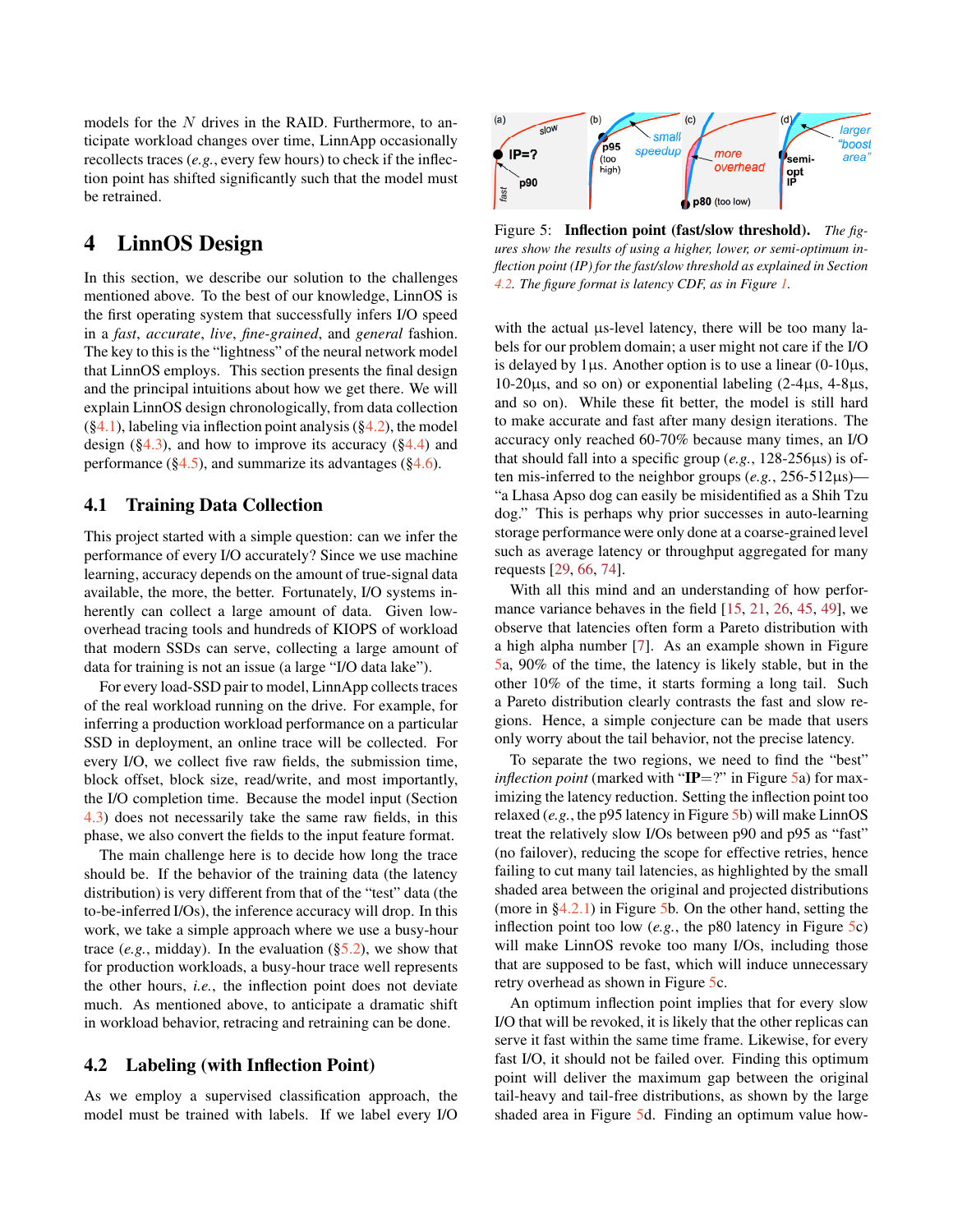

<span id="page-5-2"></span>Figure 6: Light neural network. *The figure depicts LinnOS 3-layer neural network explained in Section [4.3.](#page-5-0)*

ever is hard in practice, fundamentally because of the many unknowns: we do not know which replica the request will be failed over to (application dependent); the training data is only an approximation of the future unknown test data; other variability such as CPU or network contention can factor into unknown retry overhead. The next section describes our best-effort algorithm in finding a semi-optimum inflection point for every workload-device pair.

#### <span id="page-5-1"></span>4.2.1 Inflection Point Algorithm

First, during data collection, we collect t workload traces  $(T_1)$ to  $T_t$ ) running on d devices ( $D_1$  to  $D_d$ ), respectively, where  $t=-d$ . Every trace  $T_i$  gives us the latency distribution of the workload running on the device (as in Figure [5a](#page-4-3)). To find the unique inflection point (IP) value for every  $T_i - D_i$  pair, we run a user-space simulation based on random replica selection, with the assumption that latency delay is independent across the SSDs. For illustrative purposes, we use specific device numbers  $(e.g., D_1)$  in our explanation below.

(1) For every  $T_i - D_i$  pair, we pick a starting IP value where the slope of the CDF is one (likely entering the tail area). For example, if for  $D_1$ ,  $T_1$ 's 45-degree slope is at  $y=p90.5$  and  $x=1ms$ , then the IP value is initially set to 1ms. (2) For the currently simulated device,  $D_1$ , we run a simulation of one million I/Os,  $(r_{i=0..1000000})$  where each I/O request  $r_i$  takes a random latency value from  $T_1$ 's real latency distribution. We then simulate LinnOS admission control: if the chosen latency is smaller than 1ms (the current IP), the  $r_i$ 's new latency is set to be the same; else, if it is larger than 1ms, it will be revoked and failed over to another randomly selected node (*e.g.*, D4) where a new random latency is picked from its trace,  $T_4$ , and the admission control is repeated (submit or revoke). We assume three replicas (configurable), hence a request can only be revoked a maximum of two times. (3) The simulation produces the new, optimized latencies for all the  $r_i$  in workload trace  $T_1$  that previously went to only one device,  $D_1$ , but now can be redirected as if LinnOS admission control is activated. These optimized  $r_i$  latencies form the new CDF (as in the bold blue line in Figure [5d](#page-4-3)). Using the original and new CDFs, we can calculate the *area difference* (the shaded "boost area" in Figure [5d](#page-4-3)), which represents the latency gain if  $1ms (p90.5)$  is used as the IP value. (4) Still, for  $D_1$ , we repeat all the steps above by moving  $+/-0.1$  percentile within the  $+/-10$ percentile ranges from the initial IP value. For every new IP value, the simulation gives a new boost area. We now can pick the IP max, the IP value that gives us the *largest (positive) boost area*, which will be used as the fast-slow threshold in training the model for device  $D_1$ . (5) We repeat all the steps for other devices  $(D_2, D_3, \text{ etc.})$ . At the end, for every  $T_i - D_i$  pair, our algorithm generates a unique  $IP_i^{max}$  value. All these steps are repeated upon recalibration  $(\S 4.4)$ .

#### <span id="page-5-0"></span>4.3 Light Neural Network Model

Before we decided to build a light neural network model, we explored various learning methods such as logistic regression, decision trees, and random forests. We found that the accuracy only ranges from 17-84%, while a basic neural network can reach a better accuracy. Although it is possible to continue optimizing each of these methods to its full potential, we decided to start from an acceptable baseline that our initial neural model delivered. Below, we describe our final model (Figure [6\)](#page-5-2), from input features, their representation, to the neural layers. We will emphasize how we use storage intuitions to design the model, as opposed to brute-force.

Input features. To infer the speed of every I/O, our model takes three inputs: (a) the number of pending I/Os when an incoming I/O arrives (in the number of 4KB pages, including the incoming  $I/O$ , (b) the latency of the R most-recently completed I/Os, where we set R as 4, and (c) the number of pending I/Os at the time when each of the R completed I/Os arrived. We now reason about these necessary inputs.

Deciding the first feature is straightforward—an I/O latency typically correlates with how many I/Os are currently pending. The unit we use here is the number of 4KB pending pages, and the reason is that the lowest granularity of striping inside SSDs is typically at the page level and the main contention is at channel and chip level.

While for disks, the first feature might be sufficient for inferring single-spindle performance, for SSDs, the other two features are required. In essence, to speculate whether the SSD is currently busy internally, we need to record a small piece of historical information, the latencies of the last four I/Os, as well as how many pending I/Os existed when those I/Os arrived. Put simply, if recent I/Os experienced a long delay without many pending I/Os, then the model could learn that there is likely an internal contention due to device-level activities such as GC, internal flushing, or wear leveling. In this case, the model will suggest revoking incoming I/Os until the number of pending I/Os drops substantially so that the device can provide fast responses despite heavy internal activity. Once the device resumes serving I/Os, the model can tell whether the device-level contention is over from the returned latency values.

Our features above look simple because we have removed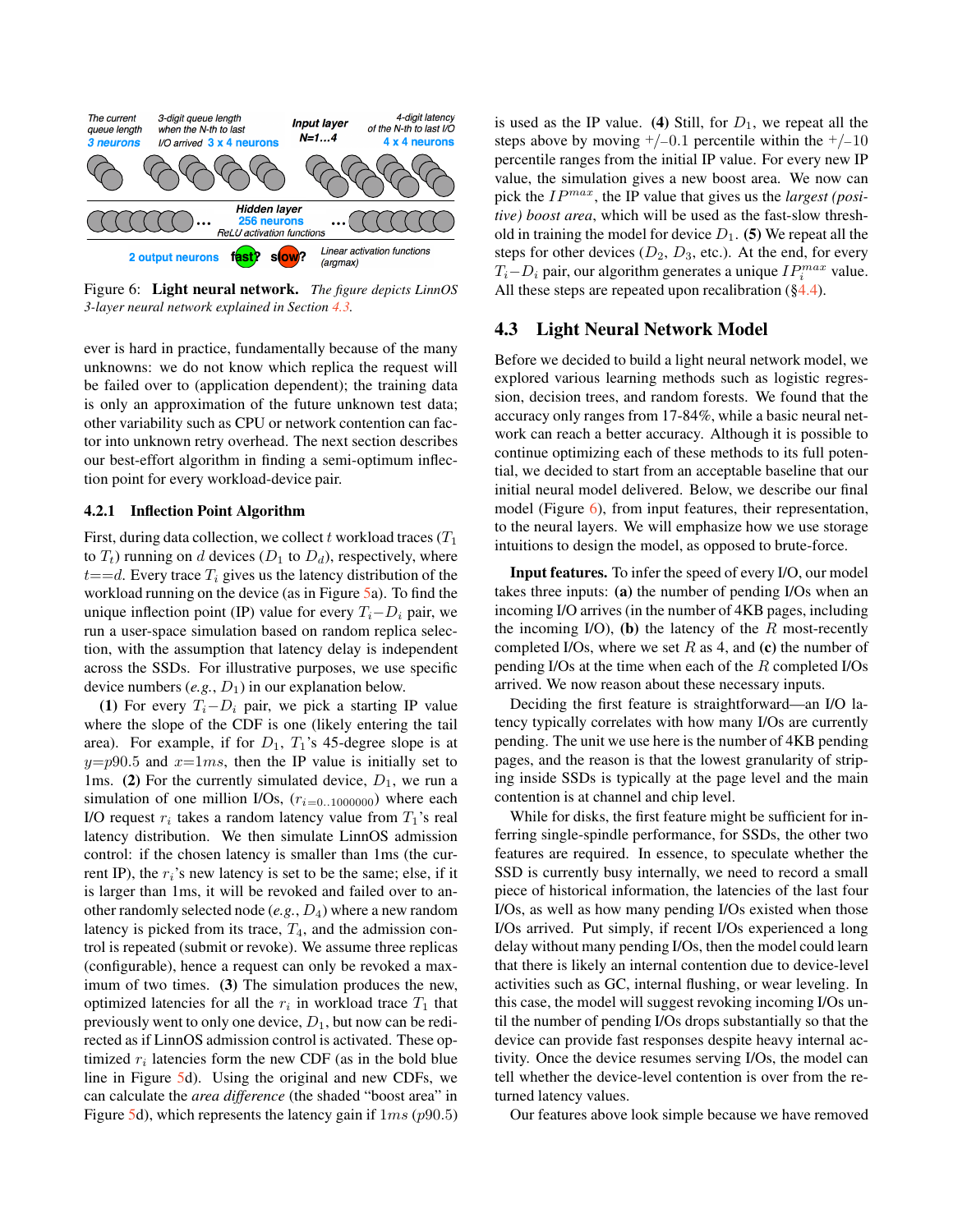unnecessary features after many design iterations. For example, we surprisingly found that important-looking features such as block offsets, read/write flags, or long history of writes do not significantly improve accuracy. We make several conjectures. First, on read/write flags, although NANDlevel read/write latencies differ, almost all medium/high-end SSDs employ write buffering. Thus, the problem of readbehind-write is no longer observable. More likely observable is read-behind-buffer-flush delays, which can be learned from our input features. Second, on block offsets, because we target production workloads and the fact that SSDs typically stripe incoming I/Os uniformly across all channels and chips (or with some bounded partitioning), the workload is likely to be evenly scattered, hence block offsets do not really matter for learning. In other words, scenarios where a batch of incoming I/Os with block offsets that simultaneously hit only one chip rarely happen in the field. Third, on history of writes, internal activities such as GC and buffer flush often happen in a short burst, hence they can be sensed by just observing the speed of the last four I/Os. These are surprising but fortunate findings because using just a small set of features will reduce the model's overhead.

Input format. The next challenge is to choose the right input format to be fed to the neurons. First, for the  $R$  value, if accuracy is the only important metric, we should record more completed I/Os (the higher  $R$ , the better), but it would prolong inference time as the number of neurons would increase. We found that  $R=4$  suffices for balancing performance and accuracy.

In another simplification, we format the number of pending I/Os into three decimal digits. For example, the format for 15 pending I/Os is three integers  $\{0,1,5\}$ . Three digits suffice as device queue length of over 1,000 is rarely heard of. Similarly, for the latencies of the recent completed I/Os, we break the  $\mu$ s latency value into four digits. For example, a latency of a recent I/O that completed in 240µs will be formatted as four features  $\{0,2,4,0\}$ . Latencies larger than 9,999 $\mu$ s will be capped to  $\{9,9,9,9\}$ . In total, our model takes 31 input features, each a one-digit decimal number.

Reformatting the original integers into decimal digits is an effective trade-off. If we use bits and supply every bit to every neuron, there will be too many neurons that increase the model size and hurt inference time. On the other extreme, if every neuron takes a raw integer value, the neurons need to learn over a wide input range, which makes learning/training harder (*e.g.*, latency value can range from 1µs to over  $9,999\,\mu s$ ). With decimal digits, we make the neuron learning bounded within a small range of 0 to 9.

The network. The final model is a fully-connected neural network with only three layers ("light"), including one input/preprocess layer, one hidden layer, and one output layer, as shown in Figure [6.](#page-5-2) All the neurons are regular linear neurons  $(y=wx+b)$ .

The input layer is supplied with the 31 features described above. The raw information from the block layer is converted to the feature format, in an offline way for training and an online way for live inference. For the latter, with some programming optimization, we can achieve  $O(1)$  preprocessing overhead. Next, the hidden layer consists of 256 regular neurons. This layer uses RELU activation functions for its low computation cost and ability to support non-linear modeling. More neurons will cause longer inference time and fewer neurons less accuracy. Lastly, the output layer has two neurons with linear activation functions. We use an argmax operator to convert the output to a binary decision  $(e.g., \{0.4, 0.6\}$  to  $\{0,1\})$ . Overall, this design makes the network lightweight and easy to integrate into the OS, while balancing inference accuracy and performance.

Preceding design iterations. Here we briefly describe how we reach the current design. We started by using the I/O offsets in binary format (32-bit) as the input features since the device FTL mapping basically uses I/O offsets to decide where the I/Os go, which defines the resource contention. This setting allows the learning models to achieve higher accuracies (up to 99% for some traces), however it has a heavy model and high inference overhead, which is impractical for real-time usage. We further trimmed the heavy model but could not find a reasonable tradeoff between generality and inference overhead. As a result, we took a step back from the fine-grained features and switched to more aggregate ones, and finally reached the current design.

### <span id="page-6-0"></span>4.4 Improving Accuracy

To further improve the model accuracy, we perform falsesubmit reduction via biased training, model recalibration via retracing/retraining, and inaccuracy masking with highpercentile hedging.

Reducing false submits. An accurate inference means LinnOS submits I/Os that will be fast (true negative) and revokes those that will be slow (true positive). Reversely, inaccurate cases can be categorized into (a) "false submit" (false negative) wherein the model believes the request will be served fast, making LinnOS submit the request to the device, but the request will take longer than the fast-slow threshold, or (b) "false revoke" (false positive) where the I/O is revoked, but in fact, it can be served fast by the device.

Using the same system intuition on typical latency distributions in the field (Section [4.2\)](#page-4-2), we found that *reducing false submits* is far more important, while false revokes are more tolerable. When the storage devices of a cluster exhibit similar tail behavior (high-alpha Pareto), the *probability* that peer devices are simultaneously busy is relatively *small*. For example, with three replicas and P% busyness, the probability that all the replicas are busy around the same time is  $(P/100)^3$  (e.g., 0.000125 with 5% busyness). Another factor is that, with faster networks, a failover cost can be as low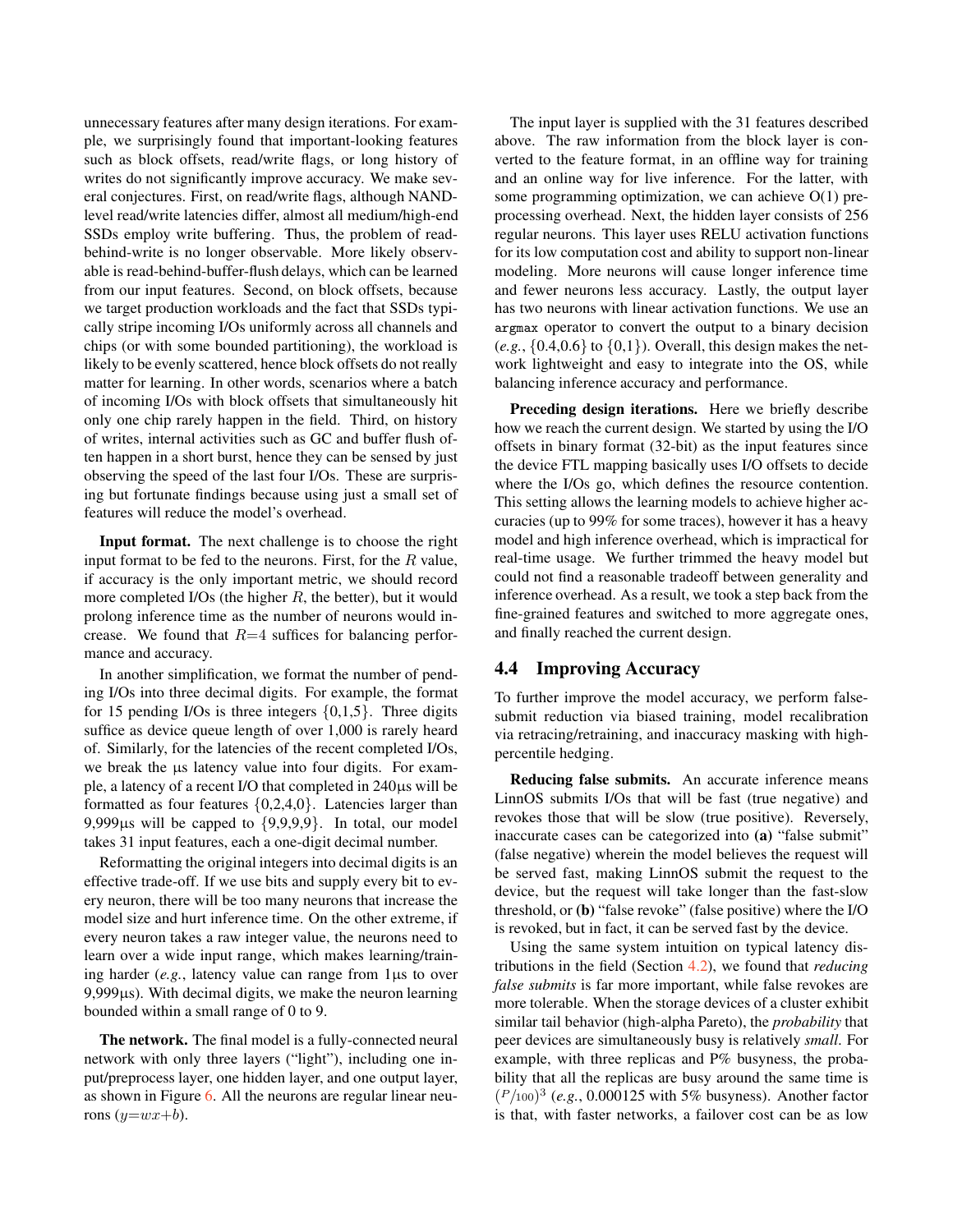as 1-6µs for flash arrays across PCIe or Fiber Channel or 5-40µs across Ethernet [\[3\]](#page-14-18) (plus some negligible software overhead).

To summarize, the wrong inference penalty is small for false revokes but high for false submits. In the latter, the I/O will be "stuck" in the device and cannot be revoked. This motivates us to use *biased training* for reducing false submits by allowing more false revokes. We do this by customizing the categorical hinge loss function with a multiplier that puts more penalty weights for false submits, which makes the trained models favor false revokes.

Recalibrating. Another source of inaccuracy happens when the inflection point computed over the training data does not represent the same threshold of the "test" data (the workload during live inference). This can happen under significant workload changes that cause shifts in the latency distributions of the nodes in the cluster. Fortunately, our evaluation of production traces shows that latency distributions do not widely shift across hours ([§5.2\)](#page-9-1). However, to anticipate this scenario, re-tracing and re-computation of inflection point analysis can be done periodically every few hours. If in the new workload-device pair, the inflection point has shifted by five percentiles, LinnApp will retrain the model using the newly collected trace and re-upload the new trained weights to the device. Running blktrace during the busiest hour in the production workloads we use only generates 300 MB of data (85 KB/s of trace writes) and increases CPU overhead by 0.5% (only relevant parameters are traced).

Masking small inaccuracy. Our methods above managed to increase accuracy up to 98%. Just like other neural networks, achieving 100% accuracy is fundamentally hard and usually implies a lack of generality. Within the small inaccuracy, the long latency tail due to false submits still needs to be circumvented. This is where we marry learning and hedging  $[21]$ . When the false submit rate<sup>1</sup> (Section [5.4\)](#page-11-0) is significant  $(e.g., >5\%)$ , we use the rate as an indicator for the hedging percentile value. For example, if 6% of the inferences produce false submits, then p94 hedging will be applied. When the false submit rate is lower, we round up to conventional p95 hedging. Though sometimes this design issues extra I/Os, we show that it can further improve the performance ([§5.3\)](#page-9-0).

#### <span id="page-7-0"></span>4.5 Improving Inference Time

A large part of deep neural network (DNN) research mainly focuses on how to structure even larger networks to achieve the highest possible accuracy [\[11\]](#page-14-19). Strict latency is often not a constraint. However, putting a neural network into the storage layer poses a unique challenge. Our goal is to reach around 5µs of inference time (as discussed in [§3.3\)](#page-3-1), and although the 3-layer design is fundamental to reach the goal, we made further optimizations.

Quantization. First, neuron weights are by default in floating points for improving accuracy, but it is an overkill for our purpose. Some of the major storage functionalities that define contention are striping and partitioning using mod operations over integers, which does not require ultra-high precision. Besides, floating point calculations are expensive and hard to manage inside the OS. Hence, we adopt DNN quantization by maintaining precision of three decimal points; the trained floating-point weights are converted to integers with precision of three decimal points. DNN quantization is a popular technique to reduce the space, power, and computation cost of DNN on mobile-platform and IoT devices, albeit some loss on accuracy [\[20](#page-14-20), [32,](#page-15-17) [72\]](#page-17-6). In our case, the accuracy loss from quantization is less than 0.1%.

Co-processors. Second, using additional accelerators such as GPUs and TPUs may be possible in the future, but currently, they are optimized towards throughput and do not easily interact with host kernel code. If we move the inference to GPUs, the cross-communication would add more overhead. Furthermore, technology trends suggest that 100- 200x improvement on inference latency can be foreseen in the near future with more advanced hardware [\[6\]](#page-14-21). This may make LinnOS faster in the future, especially as storage devices are also getting faster. However, until this technology arrives, we show that LinnOS can opportunistically use coprocessors (if available) to reduce the average inference time from 6 to 4µs with 2-threaded optimized matrix multiplication using one additional CPU core.

#### <span id="page-7-1"></span>4.6 Summary of Advantages

With all of the techniques, LinnOS delivers advantages in various dimensions, which we show in the evaluation.

- *Performance predictability*. The most important advantage is that LinnOS helps storage applications achieve predictable performance on flash arrays, outperforming other popular methods.
- *Automation*. LinnOS infers I/O operation latency by learning from millions of I/Os and automatically trains and produces neuron weights for different workloads and devices. Storage developers do not have to tweak and configure heuristics manually.
- *Generality*. To achieve predictability, LinnOS does not require device-level modification nor a heavy redesign of file systems or applications. Storage applications simply need to tag latency-critical I/Os. Failover/retry logic is already standard in many storage applications with data replicas.
- *Timeliness*. With fast inference, the application can failover as soon as the slow error code is returned, without the need to wait for a timeout.

<sup>&</sup>lt;sup>1</sup>To clarify, different from conventional way of calculating false positive/negative, in this paper, the false submit rate is based on the submit decision and the actual resulting latency.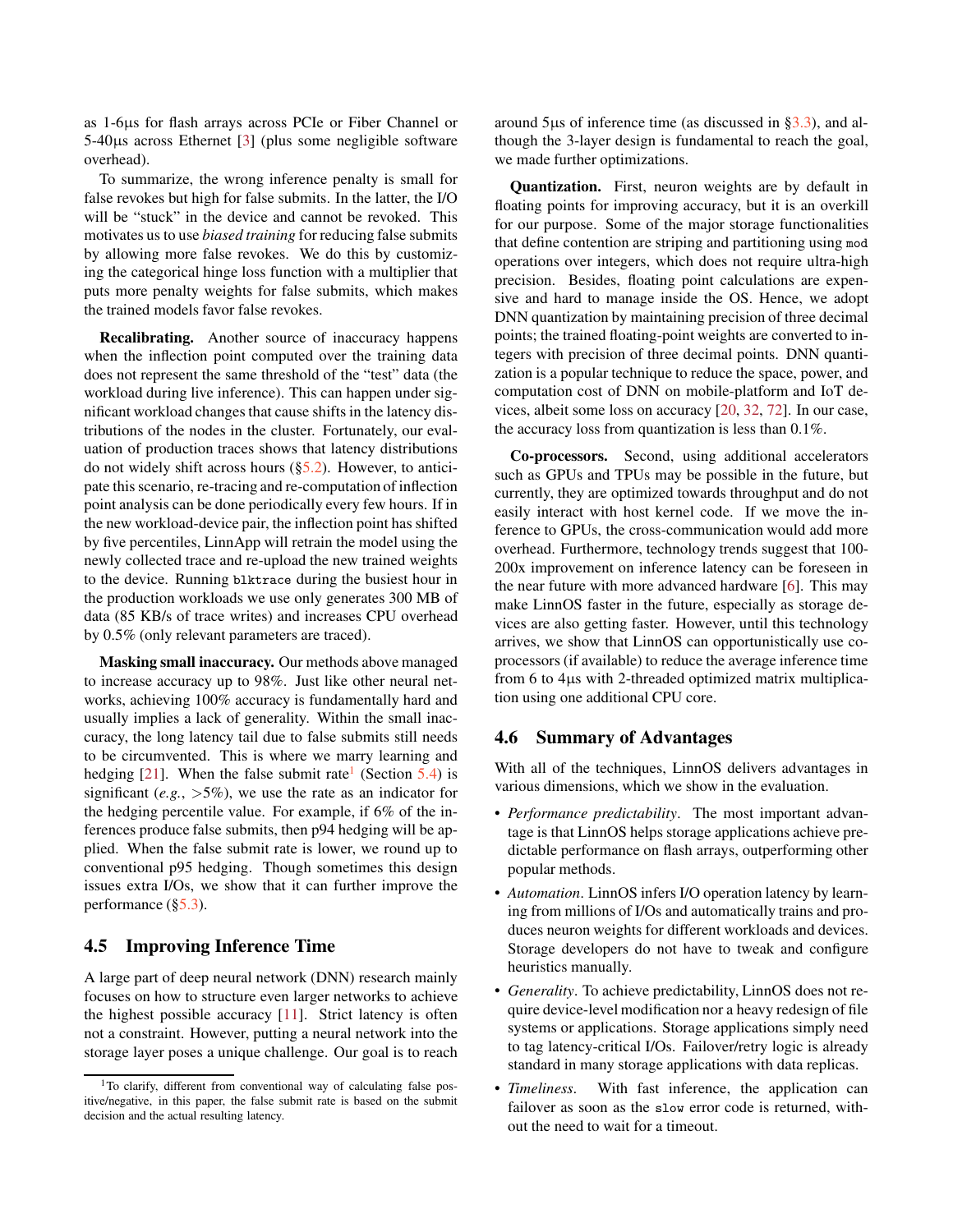- *Efficiency*. With auto-revocation, LinnOS eliminates duplicate I/Os suffered in hedging. Some production systems do not use hedging for the same reason and instead use a more efficient method such as "tied requests," where clones are sent but when one of them is served, the duplicate is canceled [\[21\]](#page-14-9). Similar to this "clone-then-cancel" method, our "revoke-then-failover" also avoids duplicates. Furthermore, while some implementation of tied requests burdens the application layer  $[21]$ , LinnOS supports I/O revocation inside the kernel.
- *Simplicity*. We do not require applications to supply an SLO value such as a deadline [\[14](#page-14-22), [25](#page-14-3), [63](#page-16-20), [75](#page-17-7)]. I/O system calls today do not accept SLO info, arguably because setting the proper SLO is not easy [\[35,](#page-15-18) [46](#page-15-19)]. LinnOS simplifies this with an auto-tuned fast/slow binary classification.

### 4.7 Implementation Complexity

LinnOS extends Linux v5.4.8 in 2170 LOC within the block layer, mostly for the neural network model (written in C) and the simple revocation mechanism. The memory space needed for one neural network model (in total 8706 weights and biases) is 68 KB of kernel memory. LinnApp is written in 3820 LOC including data collection, analysis, labeling, training (using TensorFlow), and quantization. We make the source code public (Section [A\)](#page-17-8).

# <span id="page-8-0"></span>5 Evaluation

In this section, we first describe our evaluation setup (Section [5.1\)](#page-8-1) and then present the results that answer the following important questions:

- *Stability* (Section [5.2\)](#page-9-1): Is our inflection point algorithm stable enough for production workloads?
- *Latency predictability* (Section [5.3\)](#page-9-0): Does LinnOS successfully deliver more predictable latencies compared to other methods?
- *Model accuracy* (Section [5.4\)](#page-11-0): How accurate is the LinnOS neural network in inferring per-I/O speed?
- *Trade-offs* (Section [5.5\)](#page-12-0): What are the performance and accuracy trade-offs in LinnOS?
- *Others* (Section [5.6\)](#page-12-1): How does LinnOS work on other public traces? Can LinnOS support full-stack storage applications? What is the CPU overhead?

### <span id="page-8-1"></span>5.1 Setup

We present the evaluation workloads, devices, experiments, and methods to which we compare.

Workloads. Our ultimate goal is to evaluate whether LinnOS can help real production scenarios. We use SSD-level traces from Microsoft Azure (AZ), Bing Index (BingI/BI), Bing Select (BingS/BS), and Cosmos (CO) servers. Each server type contains I/O traces for six devices. The average trace contains 36 hours of I/O operations.<sup>2</sup> For training data, from each of the four server types, we pick the three busiest device traces and then pick the busiest hour (same three hours); we limit to three due to the number of (expensive) enterprise SSDs that we have (more below). For the "test data" that is dedicated for live experiments, we pick a random time slice from other busy hours, hence training and test data do *not* overlap. Overall, the training and test data do not occupy the entire available traces.

SSD devices. For performance evaluation, we show how much LinnOS helps flash arrays deliver predictable latencies. We prepared two flash arrays with consumer  $("C")$  and enterprise ("E") configurations. The former connects an array of three homogeneous SM951 consumer-level SSDs, and the latter forms three *heterogeneous* enterprise-level SSDs, Intel P4600, Samsung PM1725a, and WD Ultrastar DC SN200. We assume every block is replicated three times across the devices, a typical setup for consumer-facing storage servers. For both configurations, the machine has a 2.6GHz 18-core (36-thread) Intel i9-7980XE CPU with 128GB DRAM. Unless otherwise stated, we do not use accelerators ([§4.5\)](#page-7-0). The overhead for failing over revoked I/Os is 15µs. For accuracy evaluation, beyond these four flash models, we also use Intel SSDSC1BG40, Intel SSDSC2BX01, Intel P3700, Intel P4510, Intel S3700, and Samsung 960 EVO, for a total of 10 models. Prior to this evaluation, all devices have been used for months with many workloads that reach the devices' full capacities, hence mimicking devices in the field.

The experiments. For performance evaluation, the experiments are performed with a storage application that executes the traces on the flash arrays, where all the devices serve read/write workloads. For example, in one experiment, the application simultaneously executes three different Azure traces on three separate SM951 devices in the consumer flash array and records the latencies of completed read I/Os. The application has a failover capability to complete revoked I/Os at other devices (as shown earlier in Figure [2\)](#page-2-1). All read I/Os are marked as latency-critical.<sup>3</sup> We are also aware that the traces were collected on medium-end devices at Microsoft (in 2016). Hence, for our high-end flash array configuration, we have to mimic a heavier workload by rerating the traces to be more intensive. Our methodology is that for each re-rated trace, the resulting baseline latency distribution (after running it on the high-end device) should be similar to the latency distribution in the original trace.

Table [1](#page-9-2) shows the I/O characteristics of the re-rated traces. Typically, running these re-rated traces on our drives shows a low slack (<5% of all I/Os), where SSDs see no pend-

<sup>2</sup>The traces are available from Microsoft to the academic community with NDA.

<sup>&</sup>lt;sup>3</sup>We assume that no write I/Os are latency critical as they are usually absorbed by write buffers. However, if needed, our techniques can be easily integrated with kernels/applications that support write re-routing (*e.g.*, AutoRAID, RAID+).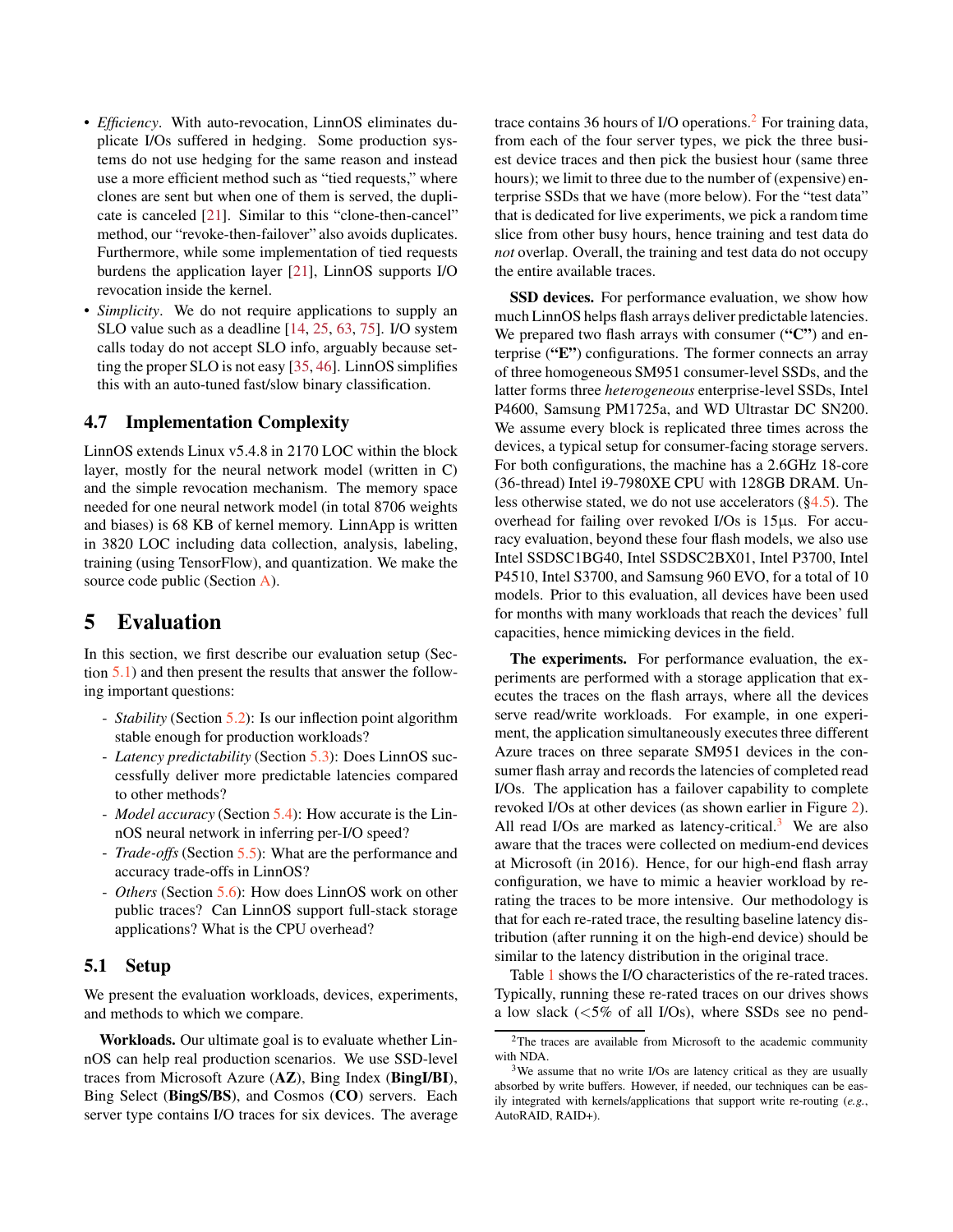| <b>Test</b> | Avg         | Max         | R:W   | Avg I/O Size | Max I/O Size |
|-------------|-------------|-------------|-------|--------------|--------------|
| Trace       | <b>TOPS</b> | <b>IOPS</b> | Ratio | Read/Write   | Read/Write   |
| AZ/C        | 745         | 4.9K        | 27:73 | 24K/18K      | 64K/64K      |
| BI/C        | 361         | 1.8K        | 17:83 | 57K/30K      | 64K/1M       |
| BS/C        | 114         | 1.1K        | 22:78 | 163K/73K     | 2M/9M        |
| CO/C        | 113         | 623         | 32:68 | 479K/121K    | 6M/32M       |
| AZ/E        | 13K         | 31K         | 25:75 | 25K/17K      | 64K/64K      |
| BI/E        | 2.4K        | 9.2K        | 23:77 | 55K/30K      | 512K/1M      |
| BS/E        | 1.3K        | 4.3K        | 27:73 | 196K/73K     | 2M/9M        |
| CO/E        | 2.5K        | 7.2K        | 22:78 | 430K/107K    | 7M/32M       |

<span id="page-9-2"></span>Table 1: I/O characteristics of re-rated traces ([§5.1\)](#page-8-1). *The upper part (first four rows) is for the consumer-level flash array and the lower is for the enterprise-level one. Every max-IOPS value is measured within a 10-second window.*

ing I/Os for a few milliseconds, and noticeable burstiness (5- 30%), where I/Os need to wait in the OS as the SSD queues are full. We believe this accurately emulates the slack and tail behaviors seen in real deployments. Also, the workload bursts across devices are highly correlated, which, in some cases, can cause inevitable long-tail behaviors that no failover can handle. However, in real runs we find that the internal busyness of the devices is not necessarily correlated due to device-level complexities, as LinnOS shows great improvement by evading the underlying device idiosyncrasies  $(\S5.3)$ . All the experiments are repeated three times, and no significant variance was observed.

Methods compared. We perform an extensive evaluation that compares eight methods: baseline, cloning, constant-percentile hedging (*e.g.*, at p95 latency), inflectionpoint hedging (with our algorithm), simple heuristic, advanced heuristic, LinnOS (by itself), and LinnOS with highpercentile hedging. Comparing LinnOS with white-box approaches [\[25](#page-14-3), [30](#page-15-1), [44](#page-15-20), [56](#page-16-21)] is out of the scope of the paper because LinnOS targets black-box devices and we do not have access to an array of programmable devices.

#### <span id="page-9-1"></span>5.2 Inflection Point (IP) Stability

One of the contributions in this paper is finding the  $12$ semi-optimal fast/slow inflection point (IP) that brings a balance between timeliness and overhead (Figure [5](#page-4-3) in Section [4.2\)](#page-4-2). Table [2](#page-9-3) shows the IP values our algorithm computed for every workloaddevice pair. The three num-



bers in every cell represent three different traces (from the same server type), each running on one of the SSDs in the flash array. As shown, the IP values widely range from  $p72$ to p98, which highlights why a constant timeout value is *not* optimal and hurts performance. These IP values will be used for fast/slow labeling and training, which then generates a

|            | <b>Consumer</b>     | <b>Enterprise</b>   |
|------------|---------------------|---------------------|
| Azure      | p73.3, p77.0, p91.4 | p91.0, p93.2, p97.8 |
| BingIndex  | p80.0, p94.5, p98.5 | p80.1, p83.3, p97.0 |
| BingSelect | p72.0, p76.9, p87.2 | p75.3, p83.7, p86.8 |
| Cosmos     | p73.4, p82.5, p84.1 | p83.2, p84.8, p95.1 |

<span id="page-9-3"></span>Table 2: Inflection point (IP) settings. *This table, as explained in Section [5.2,](#page-9-1) shows the IP values that our algorithm in Section [4.2.1](#page-5-1) computed for every workload-device pair.*

unique set of weights for each device.

We chose a busy hour  $(T=1hr$  Window) to collect the training data and calculate the IP values in that time slice. Figure [7](#page-9-4) shows the stability of our methodology by plotting the max IP deviations in percentile  $(y\text{-axis})$  within the next 20 hours (*x*-axis) for various  $T$  window values. For example, if the chosen hour exhibits p85 IP, but a subsequent hour exhibits p75 or p95 IP, then the deviation is 10 percentiles  $(y=10)$ . The graph shows that if  $T=1$ hrWindow, the deviation is bounded within five percentiles in the next 15 hours, indicating that frequent retraining is unnecessary. If  $T$  is shorter (*e.g.*, 15minWindow), the deviation is more apparent (needs frequent retraining, which typically converges within 15-20 minutes on CPUs, due to LinnOS's light model). If  $T$  is larger (2hrWindow), the gain is not significant. For generality, the figure is the result of our algorithm simulation on all the datasets (36 hours per trace, 24 traces, four server types).

The cost of delayed retraining depends on the deviation. Let us take an example of a model trained for  $p95$  (5ms), but then the workload deviates such that the real IP is at p90 (10ms) because the workload becomes more write-intense. In this case, LinnOS (still using 5ms) will over-revoke many IOs that could have finished before 10ms (more false revokes). If the failover overhead is negligible, this will not cause much harm. Another scenario is when the workload deviates such that the IP moves up to p99 (3ms). Here, LinnOS would over-accept (more false submits) because 3-5ms latency is inaccurately considered "fast," but actually can be made faster. This is where LinnOS without retraining hurts.

#### <span id="page-9-0"></span>5.3 Latency Predictability

We now evaluate LinnOS's success in achieving extreme latency predictability. Figure  $\frac{8}{3}$  $\frac{8}{3}$  $\frac{8}{3}$  shows the average I/O latencies (user-perceived) on the two flash arrays (consumer and enterprise) across the eight methods. In more detail, Figure [9](#page-10-1) shows the latencies at specific percentiles (p80 to p99.99 in the  $x$ -axis). Below we dissect the strengths and weaknesses of every method. We start from the baseline, then we jump to "LinnOS+HL" (the best outcome), followed by the others.

<span id="page-9-4"></span>**Baseline.** The Base lines in Figure [9](#page-10-1) confirm unpredictability of flash storage with latencies that spike almost exponentially in between p95 to p99.99, increasing the average latencies to 1.3–6.5 times compared to our best cases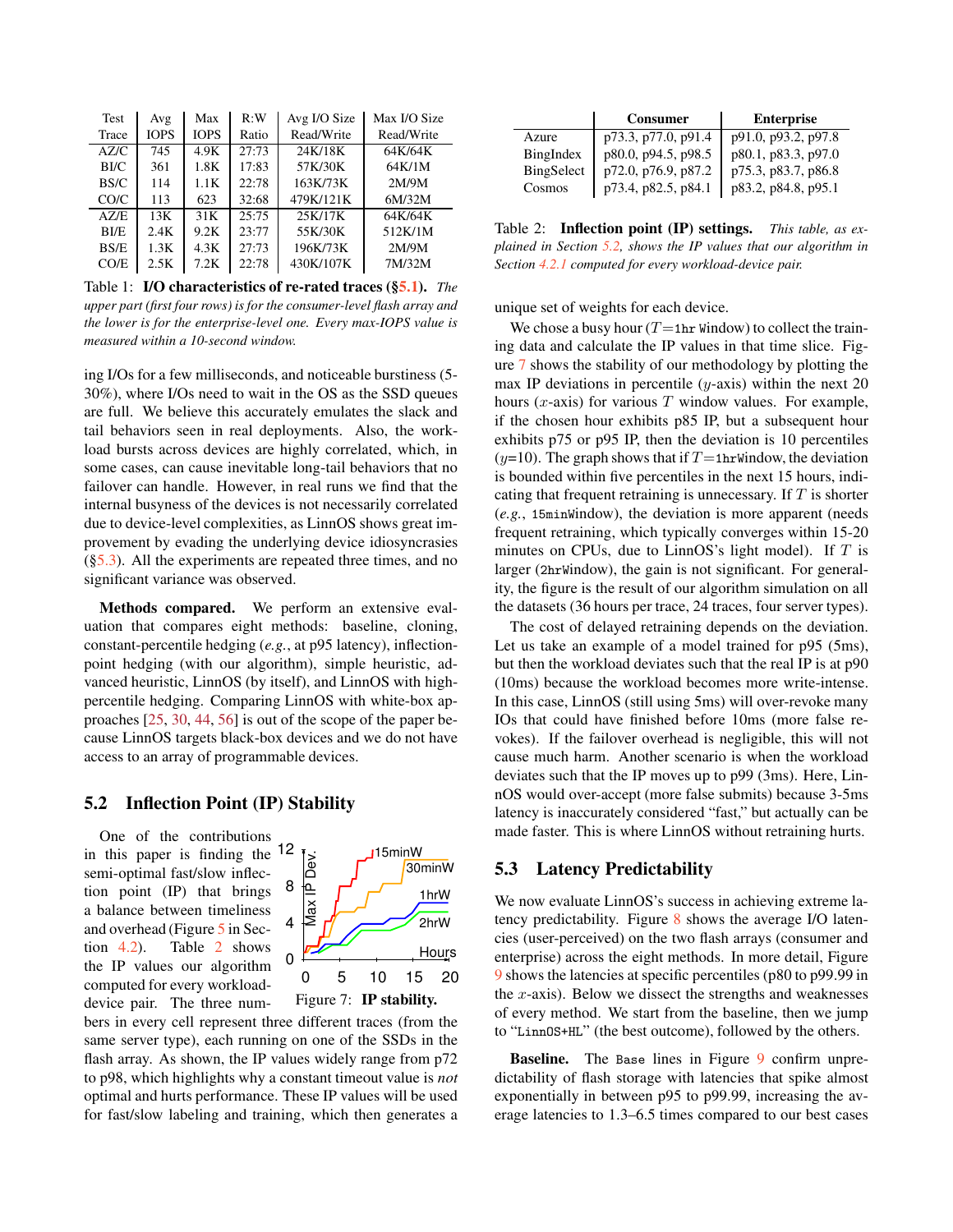

<span id="page-10-0"></span>Figure 8: Average latencies. *The figures show that LinnOS consistently outperforms all other methods, as explained in Section [5.3.](#page-9-0) The top and bottom graphs represent experiments on the consumer and enterprise arrays, respectively.*

(Figure [8\)](#page-10-0). Clearly, flash arrays with data redundancy should adopt tail-cutting methods to achieve higher predictability.

LinnOS+HL. This label represents the LinnOS method combined with high-percentile hedging for masking the small inaccuracy that is intrinsically hard to eliminate in a neural network (Section [4.4\)](#page-6-0). That is, to compensate for the inaccuracies that cause false submits, our application sends a duplicate I/O after pX latency time has elapsed, where X is the smaller of 95 and  $(1 - false$  submit rate) $\times 100$ . We use the false submit rates from the training process (Figure [10](#page-11-1) in Section [5.4\)](#page-11-0).

*[Key outcome]*  $\rightarrow$  The average latencies in Figure [8](#page-10-0) show that LinnOS+HL *consistently outperforms all other methods across different workloads and platforms.* On average, LinnOS+HL reduces latency by 9.6-79.6% compared to p95 hedging (Hedge95), 14.2-49.5% to hedging with our IP algorithm (HedgeIP), and 10.7-71.2% to an advanced heuristic (HeurAdv). These speedups are a product of the stable latencies; *in Figure [9,](#page-10-1)* LinnOS+HL *lines exhibit stable latencies even at extremely high percentiles, p99 to 99.99.* These results bring a positive conclusion that the downsides of LinnOS (a 15µs failover overhead including a 6µs per-I/O inference cost and the in-

accuracies) are outweighed by its effectiveness in delivering predictable latencies.

LinnOS (Raw). Here we show LinnOS efficiency even without hedging (*i.e.*, revoke+failover without I/O duplication). The LinnOS-Raw bars in Figure  $8$  shows that LinnOS by itself is effective enough, only 1.3-45.7% worse than LinnOS+HL, and compared to p95 hedging, LinnOS-Raw reduces latency by 0.3-62.3%, and to an advanced heuristic, by 3.0-60.7%. Figure [9](#page-10-1) details why adding hedging is useful. At high percentiles, above p99, LinnOS-Raw starts ex-



<span id="page-10-1"></span>Figure 9: Percentile latencies. *Explained in Section [5.3,](#page-9-0) the figures show that LinnOS* +*HL delivers the most predictable latencies (*y*-axis) across all percentiles (*x*-axis), even at p99.99. In Figure (a), "AZ*/*C" means Azure running on consumer array.*

hibiting high latencies (due to false submits). Learning from the "small-tail" behavior of hedging (*e.g.*, the Hedge95 lines), we combined the best of the two in LinnOS+HL.

Hedging at p95. Sending a duplicate I/O after a p95 latency timeout has elapsed is a popular method used in the field  $[12, 21]$  $[12, 21]$  $[12, 21]$ . Figure [9](#page-10-1) shows that, in general, this method is effective in cutting latency tail but generally incurs *higher* latencies than LinnOS+HL. This is because Hedge95 needs to *wait* for the timeout to happen before sending the duplicate I/Os, while LinnOS returns a timely revocation that allows the application to failover quickly. As the implication, Hedge95, *on average, is slower* than LinnOS+HL or even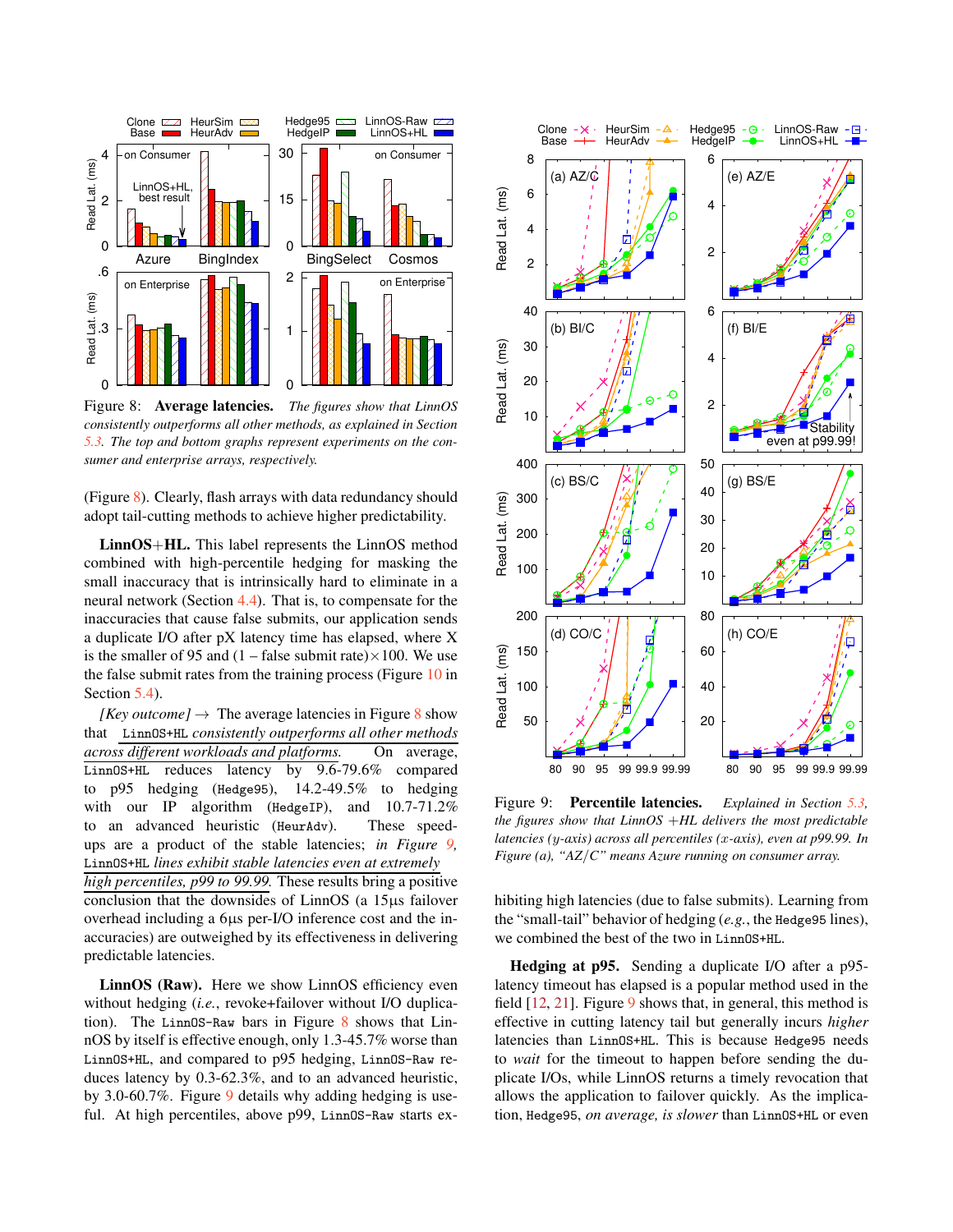Linn0S-Raw (Figure [8\)](#page-10-0).

Hedging at IP. Many of the IP values shown in Table [2](#page-9-3) are below p95, which raises the question of whether hedging at IP would be better than at p95. The average values in Figure [8](#page-10-0) show a mixed result. On the consumer devices, HedgeIP improves upon Hedge95 by 2x for heavy workloads BingS and Cosmos, but loses by up to 15% in light workloads Azure and BingI. Similarly, on enterprise devices, HedgeIP wins in BingS while slightly losing in the others. Upon further investigation, we see that, for example, in consumer devices, Azure and BingI latencies are generally fast (<2 and 10ms respectively, as shown by the y-axis in Figure  $9a-b$  $9a-b$ ), hence are *sensitive* to the extra load from duplicate I/Os; HedgeIP in our experiments are sending more duplicates than Hedge95. Nevertheless, our experiments show that for most of the workloads, HedgeIP is more effective than Hedge95, hence systems with hedging can adopt our IP algorithm.

Simple heuristic. The first heuristic we wrote, "HeurSim," is based on a popular heuristic for spinning disks: if the device queue length (the number of outstanding I/Os) is larger than a threshold, the incoming I/O should be retried elsewhere [\[13](#page-14-13), [62,](#page-16-13) [64\]](#page-16-14). For the threshold, we use a similar method as HedgeIP, but instead of using IP latency value, we use IP queue length. That is, we first profile the queue length distribution during tracing and then select the queue length at the IP percentile as the threshold for revoking. Figure [8](#page-10-0) shows that HeurSim only gives a small improvement over the baseline and is far from the best case. In short, it is not smart enough to infer device-internal disruptions.

Advanced heuristic. We extend HeurSim to a more "advanced" heuristic, HeurAdv. For comparison fairness, we reuse the same intuition we had in building LinnOS and apply it to HeurAdv. An additional task that HeurAdv performs is scanning the last N completed I/Os ( $N=4$ , same as in LinnOS) and if this history shows a slow I/O ("slow" as defined in [§4.2\)](#page-4-2) but with a low queue length (less than the median), it will mark the drive as "internally busy." In this state, incoming I/Os will not be admitted unless the queue length drops to a low value (less than the lower-quartile queue length). The state will not be changed from "busy" to "normal" until it sees recent I/Os become fast ("fast" as defined in [§4.2\)](#page-4-2).

*[2nd key outcome]*  $\rightarrow$  Figure [8](#page-10-0) shows that HeurAdv improves upon HeurSim in most cases, but still loses from other methods. We would like to note that we spent several weeks tuning the heuristic to the "best" outcome we can achieve. Continued expansion and tuning of the heuristic is possible. However, the main difficulty that will arise is the *large design space* of parameters (normal/busy states, median and lowerquartile queue lengths, etc.) that must be optimally and *manually configured* for different workloads and devices. This is where we show that machine learning helps. The use of a lightweight neural network allows us to focus on deciding what features matter, but at the same time letting the model



<span id="page-11-1"></span>Figure 10: Low inaccuracy. *The figure shows the percentage of false submits and false revokes. Note that only false submits really matter (see Section [5.4\)](#page-11-0). Additionally,* "P" *represents other device models that we can access from a public cloud. For graph readability, here for "P" we only show the results for one device model, while the observations stand across the rest. In total, the accuracy evaluation covers 10 device models (1C*+*3E*+*6P).*

learn and reverse-engineer SSD behaviors. In our case, LinnOS neural network *auto-trains all the 8706 weights* for different devices and workloads.

Cloning. This method is essentially p00 hedging, sending a duplicate I/O for every I/O on the outset. Although SSDs are fast and have internal parallelism, Figure [8](#page-10-0) shows that Clone is mostly worse than the baseline due to the 2x load.

#### <span id="page-11-0"></span>5.4 (Low) Inaccuracy

We now measure LinnOS inaccuracy by counting the number of false submits and false revokes (Section [4.4\)](#page-6-0). The live experiments can only measure the former but not the latter. This is because revoked I/Os are never submitted to the device, hence we never know whether the revoke is accurate or not. Thus, for this evaluation, we measure inaccuracy in an offline way using TensorFlow, just like the training phase. However, note that both the training and test data were collected from running the workloads on real flash arrays (*i.e.*, not simulated data). Just like before, we use 1-hour data sets for training and then pick three different 1-hour data sets for testing accuracy, and measure the average inaccuracy.

Figure [10](#page-11-1) shows the inaccuracies before and after we use biased training. To recap Section [4.4,](#page-6-0) false submits are more dangerous than false revokes. Without bias, the top graph shows that the false submit rates (red bars) are high, between 1.3% to 10.8%. With biased training, as shown in the bottom graph, we successfully lower the false submit rates to 0.7- 5.7%, by *shifting* the inaccuracies to false revokes, which are more tolerable as explained in Section [4.4.](#page-6-0) For example, let us assume an inferior scenario of p80 inflection point (*i.e.*,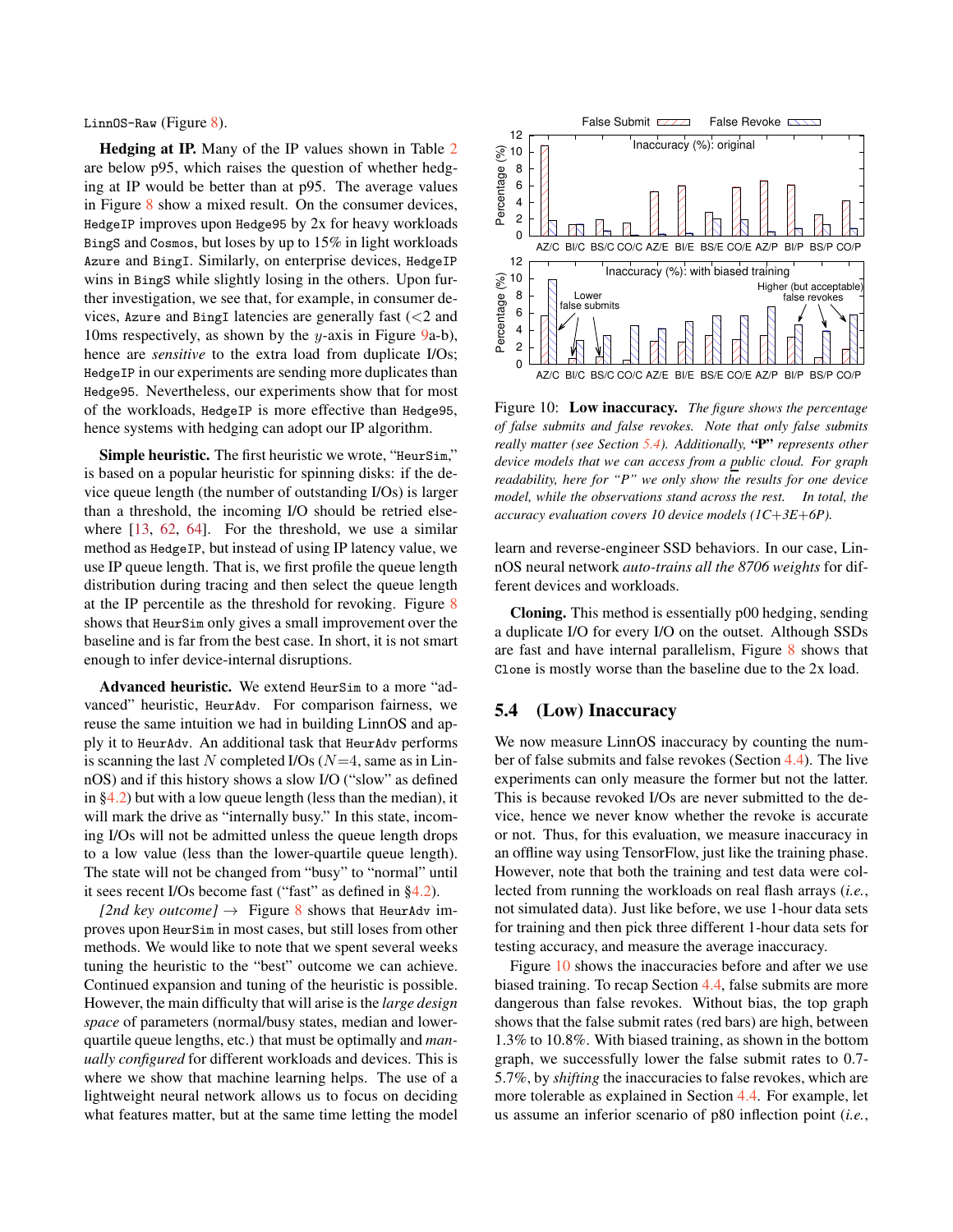| Model:          |           |          |          |          |           |
|-----------------|-----------|----------|----------|----------|-----------|
| Acc. $(\% )$    | $-(3-12)$ | $-(1-4)$ | $+(1-2)$ | $+(4-5)$ | $+(8-12)$ |
| Perf. $(\mu s)$ |           |          | +40      | $+94$    | $+1670$   |

<span id="page-12-2"></span>Table 3: Trade-offs balance. *This table is explained Section [5.5.](#page-12-0) All the* +/− *of accuracy and performance values are compared to our final neural network model described in [§4.](#page-4-0)*

20% slowness), which means the probability that all three replicas are slow is  $0.008 ((20/100)^3)$ . Thus, although we have spiked up the false revokes to 2.8-9.7% in Figure [10b](#page-11-1), *only 0.008* of these false revokes probabilistically will result in slow I/Os. Finally, as mentioned before, for masking the dangerous low inaccuracy (the 0.7-5.7% false submits), combining LinnOS with high-percentile hedging (LinnOS+HL) led to a powerful result.

#### <span id="page-12-0"></span>5.5 Trade-offs

Table [3](#page-12-2) shows some possible trade-offs between inference overhead and accuracy (models A-E, with accuracy involving both false submits and false revokes). On one hand, if lower overhead is preferred and some accuracy loss is acceptable, then one option is to trim the input features and the model. For example, in model B with R=3 (*i.e.*, including fewer history I/Os instead of  $R=4$ ) can reduce the number of input features from 31 to 24 and lower inference overhead,  $-1\mu s$ , but it will bring some accuracy loss,  $-(1-4\%)$ , due to fewer inputs. Or, if even lower overhead is favorable, then in model A we can further cut the input features  $(R=2, 17$  features) and use a slimmer hidden layer (from 256 neurons to 128), resulting in a lower inference time,−4µs, while bringing larger accuracy loss, −(3-12%).

If higher accuracy is needed, then we can bring in more features and heavier models. For example, in model  $C$ , by adding one more hidden layer to the model, we can gain  $+(1-$ 2%) higher accuracy, while the inference overhead rises by  $+40\mu s$ . Taking a step further, we can involve more features (up to  $R=10$  and 73 features) and more hidden layers (three layers with 256-512-256 neurons) to push the accuracy gain by  $+(4-5\%)$ , but an increased overhead,  $+94\mu s$ . The extreme model  $E$  includes block offsets in the input features (2048 features in total) and applies a model with five hidden layers (with 512 neurons each). For some traces, this model improves the accuracy by  $+(8-12)\%$ , but its inference overhead,  $+1670\mu s$ , is extremely high for live inference.

#### <span id="page-12-1"></span>5.6 Other Evaluations

#### 5.6.1 Additional Performance Evaluations

Other possible manually-tuned heuristics. To get a sense of how much performance a heuristic can ultimately reach, we pick several 10-min slices from the traces and manually tweak the adjustable parameters of HeurSim and HeurAdv with various thresholds until an optimal outcome is achieved. In a nutshell, we start with the generic HeurSim and HeurAdv, evaluate them with the sliced traces, track the high-latency I/Os that are not revoked, update the thresholds to catch these I/Os without causing too many false revokes (*e.g.*, >15%), re-evaluate and repeat the entire process until an approximate optimum is observed. This approach is indeed capable of granting heuristics a further stretch. For example, we see a few cases where tweaked heuristics can outperform LinnOS-Raw by up to 20% at p95. However, this tuning procedure is onerous and impractical in real runs as the repeated manual tweaking is too slow to catch up with the fluctuation of incoming workloads.

LinnOS+H99. We also try LinnOS+H99, which employs p99 hedging that only generates 1% extra I/Os. Figure [11a](#page-12-3) shows one of its comparisons with LinnOS+HL. Generally, LinnOS+H99 encounters a larger tail area due to longer waiting, but responds faster at lower percentiles due to less extra I/Os. With that, sometimes LinnOS+HL can show slightly worse average latencies (up to 3%) than LinnOS+H99 (Figure [11b](#page-12-3)). However, in a large majority of our benchmarks, LinnOS+HL achieves



<span id="page-12-3"></span>Figure 11: **LinnOS+H99.** 1.7-39.2% better average latencies than LinnOS+H99.

#### <span id="page-12-4"></span>5.6.2 On Public Traces

Beyond our evaluation with Microsoft traces, Figure [12](#page-13-0) shows a quick evaluation with the latest SSD traces published on the SNIA website [\[9](#page-14-24)] run on our consumer flash array. The result confirms that LinnOS also exhibits low inaccuracy (Figure [12a](#page-13-0)) and substantial latency improvement (Figure [12b](#page-13-0)).

#### <span id="page-12-5"></span>5.6.3 MongoDB on Different Filesystems

To see how data applications can benefit from LinnOS, we set up a local MongoDB replica set on top of our three enterprise drives with homogeneous filesystem settings. For each type of filesystem, MongoDB receives 120K random read requests, and all drives run Microsoft traces as background noise when serving MongoDB requests as latencycritical I/Os. Here, we focus on high-percentile latency (*e.g.*, p99 latency) since the average latency is largely impacted by filesystem buffering, while the tail latency reflects the raw performance from the devices.

Figure [13](#page-13-1) shows that with LinnOS, MongoDB achieves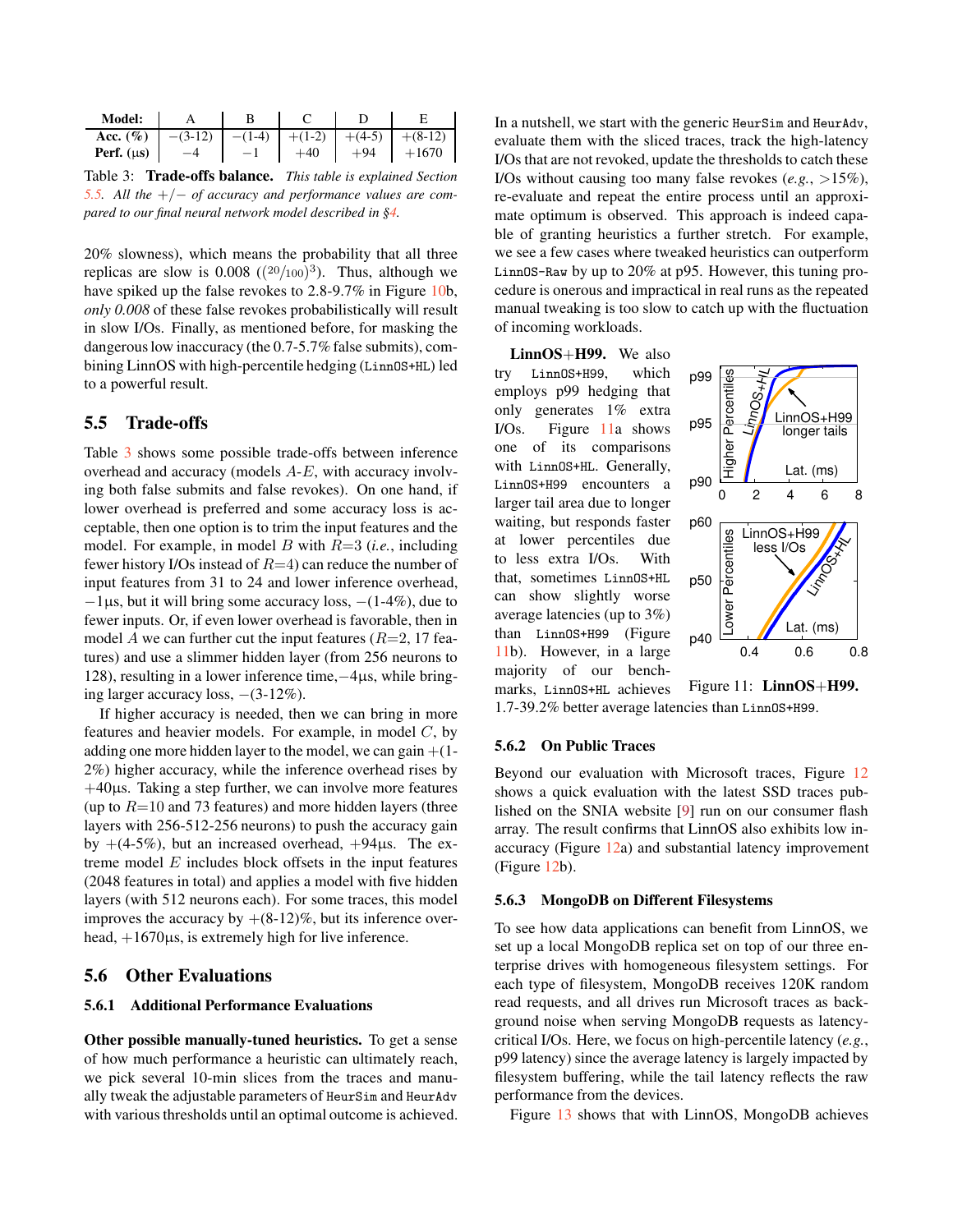

<span id="page-13-0"></span>Figure 12: On public traces. *As explained in [§5.6.2.](#page-12-4)*

much more predictable performance. For example, with all underlying devices formatted with f2fs, LinnOS reduces the p99 latency by 76.7%. Moreover, LinnOS only requires minor changes to MongoDB and filesystems: 50 additional LOC. For example, the filesystems should directly return LinnOS's error code to the applications instead of conducting unnecessary self-checking, and MongoDB needs to be slightly modified to reuse its built-in failover logic.

#### 5.6.4 Computation Overhead/Optimization

*CPU overhead.* A reasonable concern is that if the entire OS has many neural networks, then it will be CPUintensive. Across all the benchmarks and SSDs, paired with a lightweight neural network, each device only costs 0.3- 0.7% of the host CPU resource, making LinnOS practical for large-scale deployments.

*Co-processors for acceleration.* As mentioned in Section [4.5,](#page-7-0) additional processors can be utilized to speed up the inference. By utilizing one more CPU core, LinnOS can reduce the inference overhead by  $36\%$  (to  $4\mu s$ ), with the maximal CPU usage increased up to 1.4% per device.

# 6 Conclusion and Discussion

We have presented LinnOS, to the best of our knowledge, the first operating system capable of inferring the speed of every I/O to flash storage. We have shown the feasibility of using a light neural network in the operating system for making frequent, fine-grained, black-box live inferences. LinnOS outperforms many other methods and successfully brings predictability on unpredictable flash storage. We also believe that LinnOS's success leads to exciting discussions and questions that can spur future work:

On performance. Though LinnOS inference overhead (4- 6µs) is less noticeable compared with the access latency of current SSDs (*e.g.*, 80µs), it could become problematic as SSDs march to 10µs latency range. Also, the consumption of computation resources can increase substantially as the IOPS grow. How to further lower the inference cost (*e.g.*, to 1µs) to support faster devices and higher throughput? Can advanced accelerators help accelerate OS kernel operations? Can near-storage/data processing help? Can we skip the inference when the outcome is highly assured (*e.g.*, the queue length is very low)? Can we cache the approximation results for popular predictions?



<span id="page-13-1"></span>Figure 13: MongoDB on different filesystems. *This figure shows that LinnOS can easily help data applications achieve more predictable latency ([§5.6.3\)](#page-12-5).*

On masking the inaccuracy of machine learning. As machine learning (*e.g.*, LinnOS) can never achieve 100% accuracy, how should "ML-for-system" solutions mask the cases that machine learning fails to catch, while still benefiting from its generality? Is marrying learning and heuristic (*e.g.*, as in LinnOS+HL) a powerful option that exploits the advantages of both worlds?

On other integrations and extensions. One interesting question raised by LinnOS is why the latency behavior of SSDs—devices with complex idiosyncrasies—can be learned by the block layer with a few observable features. Understanding this can help other higher layers such as RAID, direct device access (SPDK), user/device-level filesystems, or distributed storage adopt our concept. Likewise, in lower layers, it is also a possibility in the future to have SSDs with latency inference capability built in. Although, arguably, one can say that the device already has full knowledge of its internals and does not need a black-box prediction, an argument can be made that SSD vendors can use the same machine learning method across different internal architectures. Hence, they do not need to re-develop the inference logic every time they modify the internal hardware, logic, and policies. Alternatively, SSD vendors can employ "gray-box" learning that incorporates some of the internal knowledge.

On precision. Can fast/slow inference be converted to a more precise latency inference, such as latency ranges (*e.g.*, 2-4µs, 4-8µs, ...), percentile buckets (*e.g.*, p0-p10, ..., p90 p100), or precise latency with high accuracy? Can model permutation or other machine learning techniques help?

# 7 Acknowledgments

We thank Tom Anderson, our shepherd, and the anonymous reviewers for their tremendous feedback and helpful comments. We also thank the Azure CSI group for providing the traces. This material was supported by funding from NSF (grant Nos. CCF-2028427, CNS-1405959, CNS-1526304, CNS-1764039, and CNS-1823032), ARO (W911NF1920321), DOE (DESC00141950003) and UChicago CERES Center, as well as generous donations from Dell EMC, Google, and NetApp.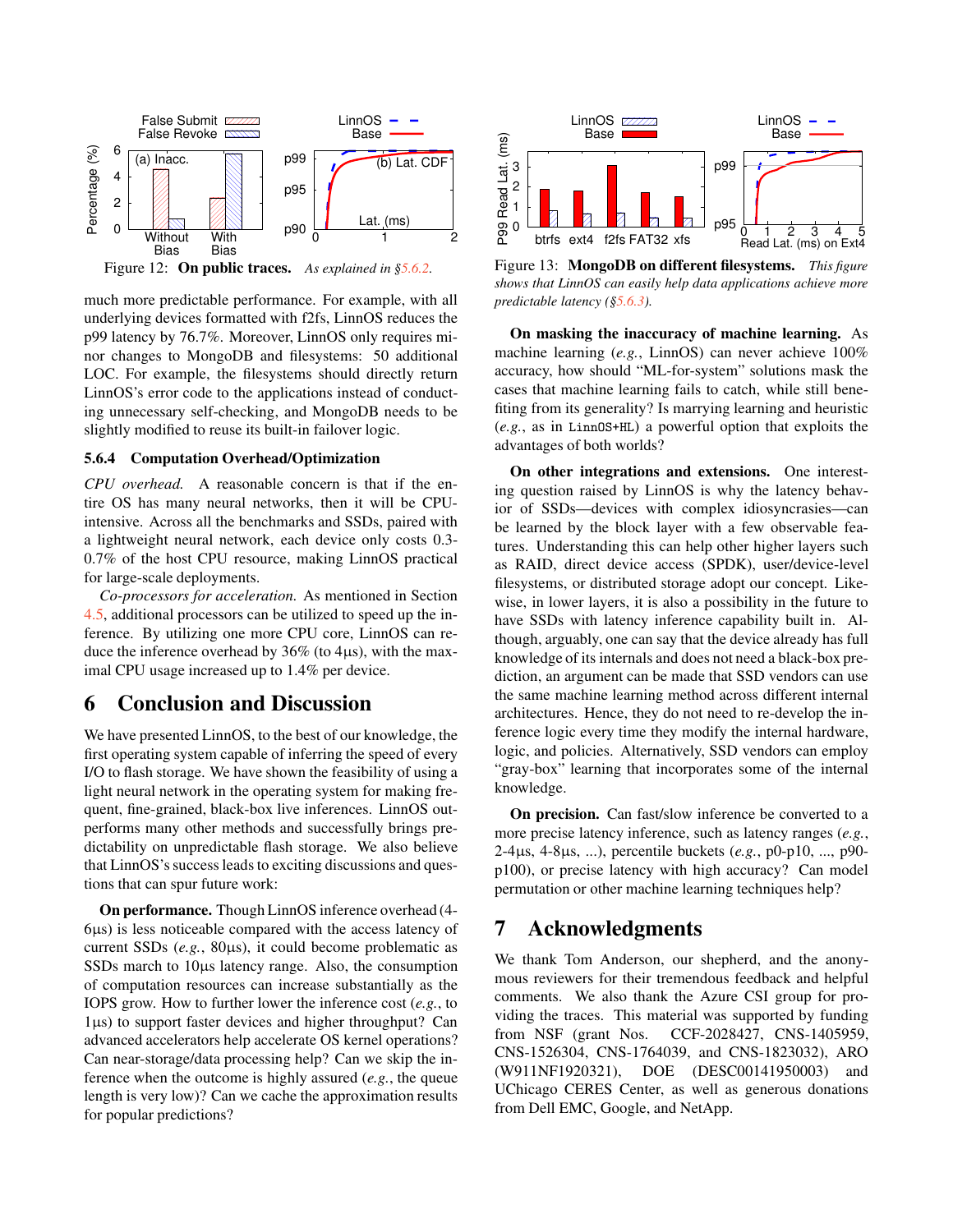# References

- <span id="page-14-7"></span>[1] Cassandra - Speculative Execution for Reads / Eager Retries. [https://issues.apache.org/jira/browse/](https://issues.apache.org/jira/browse/CASSANDRA-4705) [CASSANDRA-4705](https://issues.apache.org/jira/browse/CASSANDRA-4705).
- <span id="page-14-25"></span>[2] Chameleon. <https://www.chameleoncloud.org>.
- <span id="page-14-18"></span>[3] Ethernet: The High Bandwidth Low-Latency Data Center Switching Fabric. [http://www.force10networks.com/](http://www.force10networks.com/whitepapers/pdf/F10_wp_Ethernet.pdf) [whitepapers/pdf/F10\\_wp\\_Ethernet.pdf](http://www.force10networks.com/whitepapers/pdf/F10_wp_Ethernet.pdf).
- <span id="page-14-4"></span>[4] GreyBeards on Storage. [https://silvertonconsulting.](https://silvertonconsulting.com/gbos2/tag/tail-latency/) [com/gbos2/tag/tail-latency/](https://silvertonconsulting.com/gbos2/tag/tail-latency/).
- <span id="page-14-8"></span>[5] MongoDB - Basic Support for Operation Hedging in NetworkInterfaceTL. [https://jira.mongodb.org/](https://jira.mongodb.org/browse/SERVER-45432) [browse/SERVER-45432](https://jira.mongodb.org/browse/SERVER-45432).
- <span id="page-14-21"></span>[6] New GraphCore IPU BenchMarks. [https://www.](https://www.graphcore.ai/posts/new-graphcore-ipu-benchmarks) [graphcore.ai/posts/](https://www.graphcore.ai/posts/new-graphcore-ipu-benchmarks) [new-graphcore-ipu-benchmarks](https://www.graphcore.ai/posts/new-graphcore-ipu-benchmarks).
- <span id="page-14-17"></span>[7] Pareto Distribution. [https://en.wikipedia.org/wiki/](https://en.wikipedia.org/wiki/Pareto_distribution) [Pareto\\_distribution](https://en.wikipedia.org/wiki/Pareto_distribution).
- <span id="page-14-10"></span>[8] Rapid Read Protection in Cassandra 2.0.2. [https://www.](https://www.datastax.com/blog/2013/10/rapid-read-protection-cassandra-202) [datastax.com/blog/2013/10/](https://www.datastax.com/blog/2013/10/rapid-read-protection-cassandra-202) [rapid-read-protection-cassandra-202](https://www.datastax.com/blog/2013/10/rapid-read-protection-cassandra-202).
- <span id="page-14-24"></span>[9] SNIA I/O Trace Data Files. [http://iotta.snia.org/](http://iotta.snia.org/traces) [traces](http://iotta.snia.org/traces).
- <span id="page-14-1"></span>[10] The Data Center Flash Storage Market Is Expected to Grow at a CAGR of Nearly About 17% during 2018-2024. <https://prn.to/2z58q4L>.
- <span id="page-14-19"></span>[11] The Evolution of Image Classification Explained. [https://](https://stanford.edu/~shervine/blog/evolution-image-classification-explained) [stanford.edu/~shervine/blog/](https://stanford.edu/~shervine/blog/evolution-image-classification-explained) [evolution-image-classification-explained](https://stanford.edu/~shervine/blog/evolution-image-classification-explained).
- <span id="page-14-23"></span>[12] Tuning Speculative Retries to Fight Latency. [https://www.](https://www.youtube.com/watch?v=uRJSuQofJWQ) [youtube.com/watch?v=uRJSuQofJWQ](https://www.youtube.com/watch?v=uRJSuQofJWQ), 2016.
- <span id="page-14-13"></span>[13] Irfan Ahmad. Easy and Efficient Disk I/O Workload Characterization in VMware ESX Server. In *IEEE International Symposium on Workload Characterization (IISWC)*, 2007.
- <span id="page-14-22"></span>[14] Ganesh Ananthanarayanan, Michael Chien-Chun Hung, Xiaoqi Ren, Ion Stoica, Adam Wierman, and Minlan Yu. GRASS: Trimming Stragglers in Approximation Analytics. In *Proceedings of the 11th Symposium on Networked Systems Design and Implementation (NSDI)*, 2014.
- <span id="page-14-2"></span>[15] Zhen Cao, Vasily Tarasov, Hari Prasath Raman, Dean Hildebrand, and Erez Zadok. On the Performance Variation in Modern Storage Stacks. In *Proceedings of the 15th USENIX Symposium on File and Storage Technologies (FAST)*, 2017.
- <span id="page-14-11"></span>[16] Michael Chow, David Meisner, Jason Flinn, Daniel Peek, and Thomas F. Wenisch. The Mystery Machine: End-to-end Performance Analysis of Large-scale Internet Services. In *Proceedings of the 11th Symposium on Operating Systems Design and Implementation (OSDI)*, 2014.
- <span id="page-14-5"></span>[17] Chanwoo Chung, Jinhyung Koo, Junsu Im, Arvind, and Sungjin Lee. LightStore: Software-defined Network-attached Key-value Drives. In *Proceedings of the 24th International Conference on Architectural Support for Programming Languages and Operating Systems (ASPLOS)*, 2019.
- <span id="page-14-6"></span>[18] John Colgrove, John D. Davis, John Hayes, Ethan L. Miller, Cary Sandvig, Russell Sears, Ari Tamches, Neil Vachharajani, and Feng Wang. Purity: Building Fast, Highly-Available Enterprise Flash Storage from Commodity Components. In *Proceedings of the 2015 ACM SIGMOD International Conference on Management of Data (SIGMOD)*, 2015.
- <span id="page-14-0"></span>[19] Eli Cortez, Anand Bonde, Alexandre Muzio, Mark Russinovich, Marcus Fontoura, and Ricardo Bianchini. Resource Central: Understanding and Predicting Workloads for Improved Resource Management in Large Cloud Platforms. In *Proceedings of the 26th ACM Symposium on Operating Systems Principles (SOSP)*, 2017.
- <span id="page-14-20"></span>[20] Matthieu Courbariaux, Itay Hubara, Daniel Soudry, Ran El-Yaniv, and Yoshua Bengio. BinaryNet: Training Deep Neural Networks with Weights and Activations Constrained to +1 or -1. *CoRR*, abs/1602.02830, 2016.
- <span id="page-14-9"></span>[21] Jeffrey Dean and Luiz Andre Barroso. The Tail at Scale. *Communications of the ACM (CACM)*, 56(2), 2013.
- <span id="page-14-14"></span>[22] Christina Delimitrou and Christos Kozyrakis. Paragon: QoS-Aware Scheduling for Heterogeneous Datacenters. In *Proceedings of the 18th International Conference on Architectural Support for Programming Languages and Operating Systems (ASPLOS)*, 2013.
- <span id="page-14-15"></span>[23] Christina Delimitrou and Christos Kozyrakis. Quasar: Resource-Efficient and QoS-Aware Cluster Management. In *Proceedings of the 19th International Conference on Architectural Support for Programming Languages and Operating Systems (ASPLOS)*, 2014.
- <span id="page-14-16"></span>[24] Mo Dong, Tong Meng, Doron Zarchy, Engin Arslan, Yossi Gilad, P. Brighten Godfrey, and Michael Schapira. PCC Vivace: Online-Learning Congestion Control. In *Proceedings of the 15th Symposium on Networked Systems Design and Implementation (NSDI)*, 2018.
- <span id="page-14-3"></span>[25] Mingzhe Hao, Huaicheng Li, Michael Hao Tong, Chrisma Pakha, Riza O. Suminto, Cesar A. Stuardo, Andrew A. Chien, and Haryadi S. Gunawi. MittOS: Supporting Millisecond Tail Tolerance with Fast Rejecting SLO-Aware OS Interface. In *Proceedings of the 26th ACM Symposium on Operating Systems Principles (SOSP)*, 2017.
- <span id="page-14-12"></span>[26] Mingzhe Hao, Gokul Soundararajan, Deepak Kenchammana-Hosekote, Andrew A. Chien, and Haryadi S.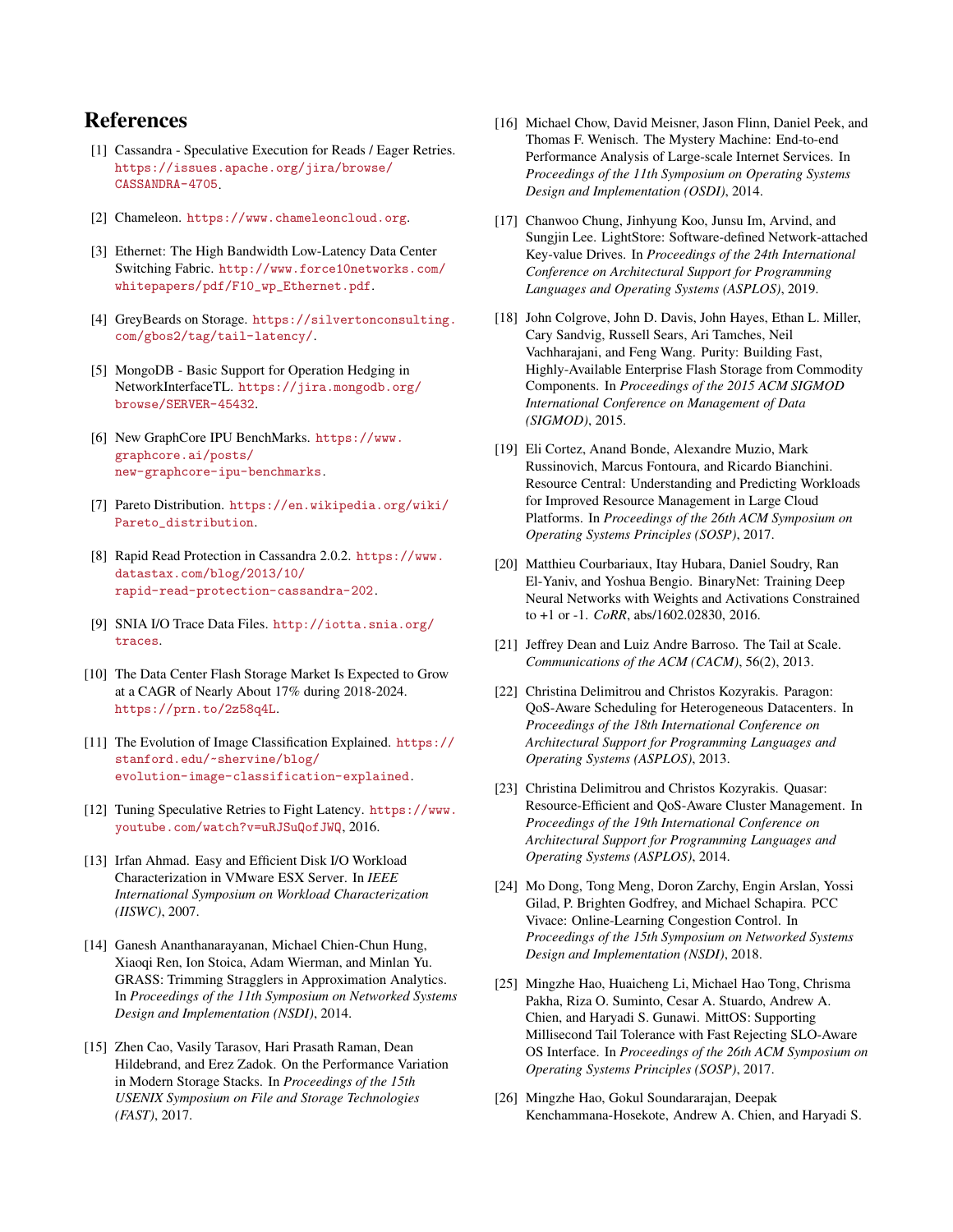Gunawi. The Tail at Store: A Revelation from Millions of Hours of Disk and SSD Deployments. In *Proceedings of the 14th USENIX Symposium on File and Storage Technologies (FAST)*, 2016.

- <span id="page-15-0"></span>[27] Jun He, Sudarsun Kannan, Andrea C. Arpaci-Dusseau, and Remzi H. Arpaci-Dusseau. The Unwritten Contract of Solid State Drives. In *Proceedings of the 2017 EuroSys Conference (EuroSys)*, 2017.
- <span id="page-15-15"></span>[28] Henry Hoffmann. JouleGuard: energy guarantees for approximate applications. In *Proceedings of the 25th ACM Symposium on Operating Systems Principles (SOSP)*, 2015.
- <span id="page-15-16"></span>[29] Chin-Jung Hsu, Rajesh K Panta, Moo-Ryong Ra, and Vincent W. Freeh. Inside-Out: Reliable Performance Prediction for Distributed Storage Systems in the Cloud. In *The 35th Symposium on Reliable Distributed Systems (SRDS)*, 2016.
- <span id="page-15-1"></span>[30] Jian Huang, Anirudh Badam, Laura Caulfield, Suman Nath, Sudipta Sengupta, Bikash Sharma, and Moinuddin K. Qureshi. FlashBlox: Achieving Both Performance Isolation and Uniform Lifetime for Virtualized SSDs. In *Proceedings of the 15th USENIX Symposium on File and Storage Technologies (FAST)*, 2017.
- <span id="page-15-2"></span>[31] Amber Huffman. Addressing IO Determinism Challenges at Scale with NVM Express Part 2: Renegotiating the Host/Device Contract. In *Proceedings of the 2017 Non-Volatile Memory Workshop (NVMW)*, 2017.
- <span id="page-15-17"></span>[32] Benoit Jacob, Skirmantas Kligys, Bo Chen, Menglong Zhu, Matthew Tang, Andrew G. Howard, Hartwig Adam, and Dmitry Kalenichenko. Quantization and Training of Neural Networks for Efficient Integer-Arithmetic-Only Inference. In *2018 IEEE Conference on Computer Vision and Pattern Recognition (CVPR)*, 2018.
- <span id="page-15-3"></span>[33] Yanqin Jin, Hung-Wei Tseng, Yannis Papakonstantinou, and Steven Swanson. KAML: A Flexible, High-Performance Key-Value SSD. In *Proceedings of the 23rd International Symposium on High Performance Computer Architecture (HPCA-23)*, 2017.
- <span id="page-15-4"></span>[34] Myoungsoo Jung, Wonil Choi, Miryeong Kwon, Shekhar Srikantaiah, Joonhyuk Yoo, and Mahmut Kandemir. Design of a Host Interface Logic for GC-Free SSDs. *IEEE Transactions on Computer-Aided Design of Integrated Circuits and Systems (TCAD)*, 8(1), May 2019.
- <span id="page-15-18"></span>[35] Sangeetha Abdu Jyothi, Carlo Curino, Ishai Menache, Shravan Matthur Narayanamurthy, Alexey Tumanov, Jonathan Yaniv, Ruslan Mavlyutov, Inigo Goiri, Subru Krishnan, Janardhan Kulkarni, and Sriram Rao. Morpheus: Towards Automated SLOs for Enterprise Clusters. In *Proceedings of the 12th Symposium on Operating Systems Design and Implementation (OSDI)*, 2016.
- <span id="page-15-5"></span>[36] Bryan S. Kim, Hyun Suk Yang, and Sang Lyul Min. AutoSSD: an Autonomic SSD Architecture. In *Proceedings of the 2018 USENIX Annual Technical Conference (ATC)*, 2018.
- <span id="page-15-10"></span>[37] Jaeho Kim, Kwanghyun Lim, Youngdon Jung, Sungjin Lee, Changwoo Min, and Sam H. Noh. Alleviating Garbage Collection Interference Through Spatial Separation in All Flash Arrays. In *Proceedings of the 2019 USENIX Annual Technical Conference (ATC)*, 2019.
- <span id="page-15-7"></span>[38] Taejin Kim, Duwon Hong, Sangwook Shane Hahn, Myoungjun Chun, Sungjin Lee, Jooyoung Hwang, Jongyoul Lee, and Jihong Kim. Fully Automatic Stream Management for Multi-Streamed SSDs Using Program Contexts. In *Proceedings of the 17th USENIX Symposium on File and Storage Technologies (FAST)*, 2019.
- <span id="page-15-8"></span>[39] Youngjae Kim, Junghee Lee, Sarp Oral, David A. Dillow, Feiyi Wang, and Galen M. Shipman. Coordinating Garbage Collection for Arrays of Solid-State Drives. *IEEE Transactions on Computers (TC)*, 63(4), April 2014.
- <span id="page-15-9"></span>[40] Youngjae Kim, Sarp Oral, Galen M. Shipman, Junghee Lee, David A. Dillow, and Feiyi Wang. Harmonia: A Globally Coordinated Garbage Collector for Arrays of Solid-state Drives. In *Proceedings of the 27th IEEE Symposium on Massive Storage Systems and Technologies (MSST)*, 2011.
- <span id="page-15-11"></span>[41] Ana Klimovic, Heiner Litz, and Christos Kozyrakis. ReFlex: Remote Flash ≈ Local Flash. In *Proceedings of the 22nd International Conference on Architectural Support for Programming Languages and Operating Systems (ASPLOS)*, 2017.
- <span id="page-15-12"></span>[42] Youngjin Kwon, Henrique Fingler, Tyler Hunt, Simon Peter, Emmett Witchel, and Thomas Anderson. Strata: A Cross Media File System. In *Proceedings of the 26th ACM Symposium on Operating Systems Principles (SOSP)*, 2017.
- <span id="page-15-13"></span>[43] Changman Lee, Dongho Sim, Joo-Young Hwang, and Sangyeun Cho. F2FS: A New File System for Flash Storage. In *Proceedings of the 13th USENIX Symposium on File and Storage Technologies (FAST)*, 2015.
- <span id="page-15-20"></span>[44] Sungjin Lee, Ming Liu, SangWoo Jun, Shuotao Xu, Jihong Kim, and Arvind. Application-Managed Flash. In *Proceedings of the 14th USENIX Symposium on File and Storage Technologies (FAST)*, 2016.
- <span id="page-15-14"></span>[45] Jialin Li, Naveen Kr. Sharma, Dan R. K. Ports, and Steven D. Gribble. Tales of the Tail: Hardware, OS, and Application-level Sources of Tail Latency. In *Proceedings of the 5th ACM Symposium on Cloud Computing (SoCC)*, 2014.
- <span id="page-15-19"></span>[46] Ning Li, Hong Jiang, Dan Feng, and Zhan Shi. PSLO: Enforcing the Xth Percentile Latency and Throughput SLOs for Consolidated VM Storage. In *Proceedings of the 2016 EuroSys Conference (EuroSys)*, 2016.
- <span id="page-15-6"></span>[47] Chun-Yi Liu, Jagadish B. Kotra, Myoungsoo Jung, Mahmut T. Kandemir, and Chita R. Das. SOML Read: Rethinking the Read Operation Granularity of 3D NAND SSDs. In *Proceedings of the 24th International Conference on Architectural Support for Programming Languages and Operating Systems (ASPLOS)*, 2019.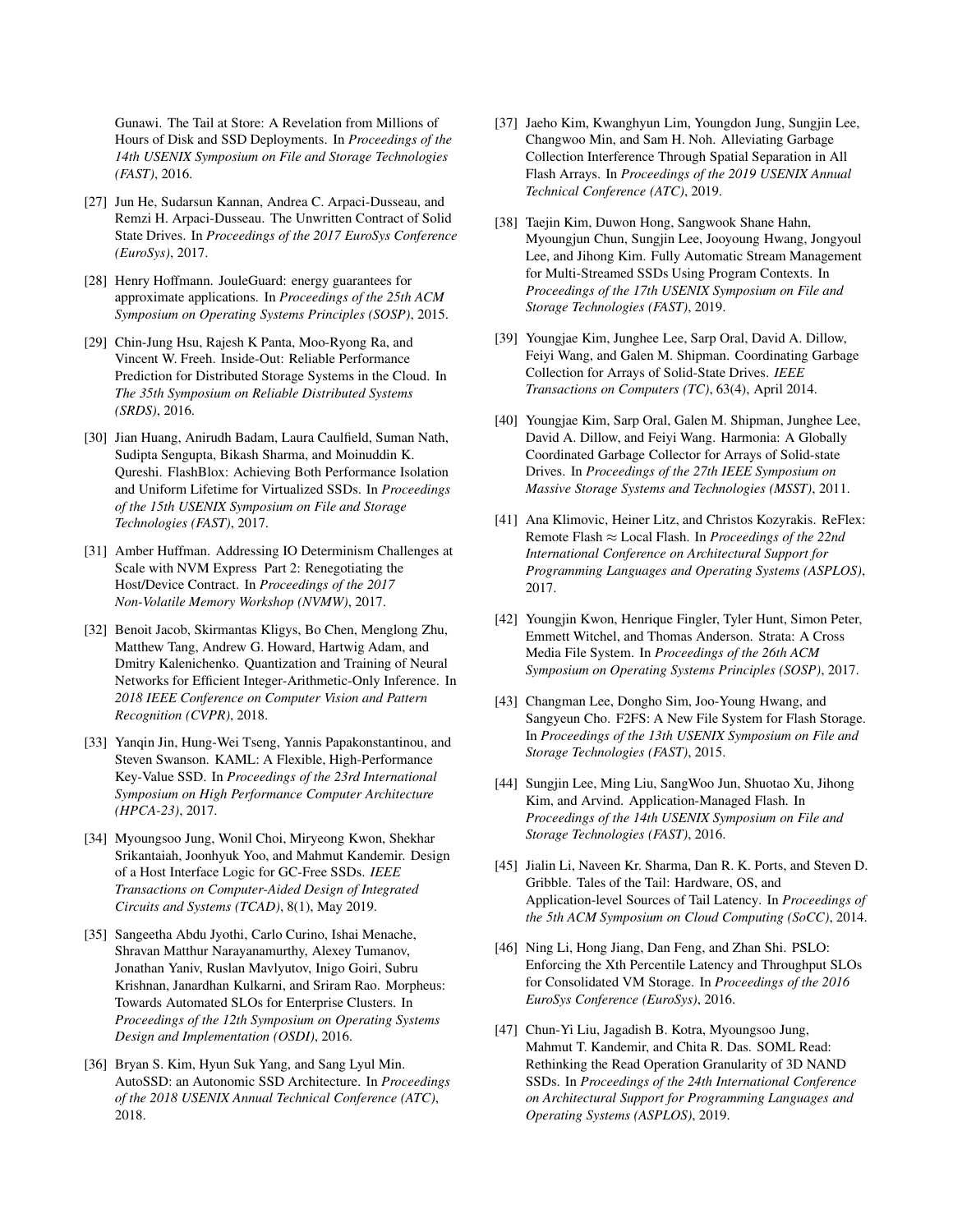- <span id="page-16-15"></span>[48] Martin Maas, David G. Andersen, Michael Isard, Mohammad Mahdi Javanmard, Kathryn S. McKinley, and Colin Raffel. Learning-based Memory Allocation for C++ Server Workloads. In *Proceedings of the 25th International Conference on Architectural Support for Programming Languages and Operating Systems (ASPLOS)*, 2020.
- <span id="page-16-3"></span>[49] Aleksander Maricq, Dmitry Duplyakin, Ivo Jimenez, Carlos Maltzahn, Ryan Stutsman, and Robert Ricci. Taming Performance Variability. In *Proceedings of the 13th Symposium on Operating Systems Design and Implementation (OSDI)*, 2018.
- <span id="page-16-5"></span>[50] Amirhossein Mirhosseini, Akshitha Sriraman, and Thomas F. Wenisch. Hiding the Microsecond-Scale Latency of Storage-Class Memories with Duplexity. In *Proceedings of the 2019 Non-Volatile Memory Workshop (NVMW)*, 2019.
- <span id="page-16-0"></span>[51] Nikita Mishra, Connor Imes, John D. Laferty, and Henry Hoffmann. CALOREE: Learning Control for Predictable Latency and Low Energy. In *Proceedings of the 23rd International Conference on Architectural Support for Programming Languages and Operating Systems (ASPLOS)*, 2018.
- <span id="page-16-16"></span>[52] Nikita Mishra, John D. Lafferty, and Henry Hoffmann. ESP: A Machine Learning Approach to Predicting Application Interference. In *The 14th International Conference on Autonomic Computing (ICAC)*, 2017.
- <span id="page-16-4"></span>[53] Pulkit A. Misra, Mara F. Borge, Iigo Goiri, Alvin R. Lebeck, Willy Zwaenepoel, and Ricardo Bianchini. Managing Tail Latency in Datacenter-Scale File Systems Under Production Constraints. In *Proceedings of the 2019 EuroSys Conference (EuroSys)*, 2019.
- <span id="page-16-10"></span>[54] Mihir Nanavati, Jake Wires, and Andrew Warfield. Decibel: Isolation and Sharing in Disaggregated Rack-Scale Storage. In *Proceedings of the 14th Symposium on Networked Systems Design and Implementation (NSDI)*, 2017.
- <span id="page-16-1"></span>[55] Kay Ousterhout, Christopher Canel, Sylvia Ratnasamy, and Scott Shenker. Monotasks: Architecting for Performance Clarity in Data Analytics Frameworks. In *Proceedings of the 26th ACM Symposium on Operating Systems Principles (SOSP)*, 2017.
- <span id="page-16-21"></span>[56] Jian Ouyang, Shiding Lin, Song Jiang, Zhenyu Hou, Yong Wang, and Yuanzheng Wang. SDF: Software-Defined Flash for Web-Scale Internet Storage System. In *Proceedings of the 19th International Conference on Architectural Support for Programming Languages and Operating Systems (ASPLOS)*, 2014.
- <span id="page-16-6"></span>[57] Chris Petersen. Addressing IO Determinism Challenges at Scale with NVM Express. In *Proceedings of the 2017 Non-Volatile Memory Workshop (NVMW)*, 2017.
- <span id="page-16-9"></span>[58] Sudharsan Seshadri, Mark Gahagan, Sundaram Bhaskaran, Trevor Bunker, Arup De, Yanqin Jin, Yang Liu, and Steven Swanson. Willow: A User-Programmable SSD. In *Proceedings of the 11th Symposium on Operating Systems Design and Implementation (OSDI)*, 2014.
- <span id="page-16-11"></span>[59] Dimitris Skourtis, Dimitris Achlioptas, Noah Watkins, Carlos Maltzahn, and Scott Brandt. Flash on Rails: Consistent Flash Performance through Redundancy. In *Proceedings of the 2014 USENIX Annual Technical Conference (ATC)*, 2014.
- <span id="page-16-17"></span>[60] David C. Snowdon, Etienne Le Sueur, Stefan M. Petters, and Gernot Heiser. Koala: a platform for OS-level power management. In *Proceedings of the 2009 EuroSys Conference (EuroSys)*, 2009.
- <span id="page-16-7"></span>[61] Arash Tavakkol, Mohammad Sadrosadati, Saugata Ghose, Jeremie S. Kim, Yixin Luo, Yaohua Wang, Nika Mansouri Ghiasi, Lois Orosa, Juan Gmez-Luna, and Onur Mutlu. FLIN: Enabling Fairness and Enhancing Performance in Modern NVMe Solid State Drives. In *Proceedings of the 45th Annual International Symposium on Computer Architecture (ISCA)*, 2018.
- <span id="page-16-13"></span>[62] Toby J. Teorey and Tad B. Pinkerton. A Comparative Analysis of Disk Scheduling Policies. *Communications of the ACM (CACM)*, 15(3), 1972.
- <span id="page-16-20"></span>[63] Balajee Vamanan, Jahangir Hasan, and T. N. Vijaykumar. Deadline-Aware Datacenter TCP. In *Proceedings of the ACM Special Interest Group on Data Communication (SIGCOMM)*, 2012.
- <span id="page-16-14"></span>[64] Elizabeth Varki, Arif Merchant, Jianzhang Xu, and Xiaozhou Qiu. Issues and Challenges in the Performance Analysis of Real Disk Arrays. *IEEE Transactions on Parallel and Distributed Systems (TPDS)*, 15(6), 2004.
- <span id="page-16-2"></span>[65] Shivaram Venkataraman, Zongheng Yang, Michael Franklin, Benjamin Recht, and Ion Stoica. Ernest: Efficient Performance Prediction for Large-Scale Advanced Analytics. In *Proceedings of the 13th Symposium on Networked Systems Design and Implementation (NSDI)*, 2016.
- <span id="page-16-19"></span>[66] Mengzhi Wang, Kinman Au, Anastassia Ailamaki, Anthony Brockwell, Christos Faloutsos, and Gregory R. Ganger. Storage Device Performance Prediction with CART Models. In *Proceedings of the IEEE International Symposium on Modeling, Analysis, and Simulation of Computer and Telecommunication Systems (MASCOTS)*, 2004.
- <span id="page-16-18"></span>[67] Shuang Wu, Guoqi Li, Feng Chen, and Luping Shi. Training and Inference with Integers in Deep Neural Networks. In *6th International Conference on Learning Representations (ICLR)*, 2018.
- <span id="page-16-8"></span>[68] Suzhen Wu, Haijun Li, Bo Mao, Xiaoxi Chen, and Kuan-Ching Li. Overcome the GC-induced Performance Variability in SSD-based RAIDs with Request Redirection. *IEEE Transactions on Computer-Aided Design of Integrated Circuits and Systems (TCAD)*, 38(5), May 2019.
- <span id="page-16-12"></span>[69] Suzhen Wu, Weidong Zhu, Guixin Liu, Hong Jiang, and Bo Mao. GC-aware Request Steering with Improved Performance and Reliability for SSD-based RAIDs. In *Proceedings of the 32th IEEE International Parallel and Distributed Processing Symposium (IPDPS)*, 2018.